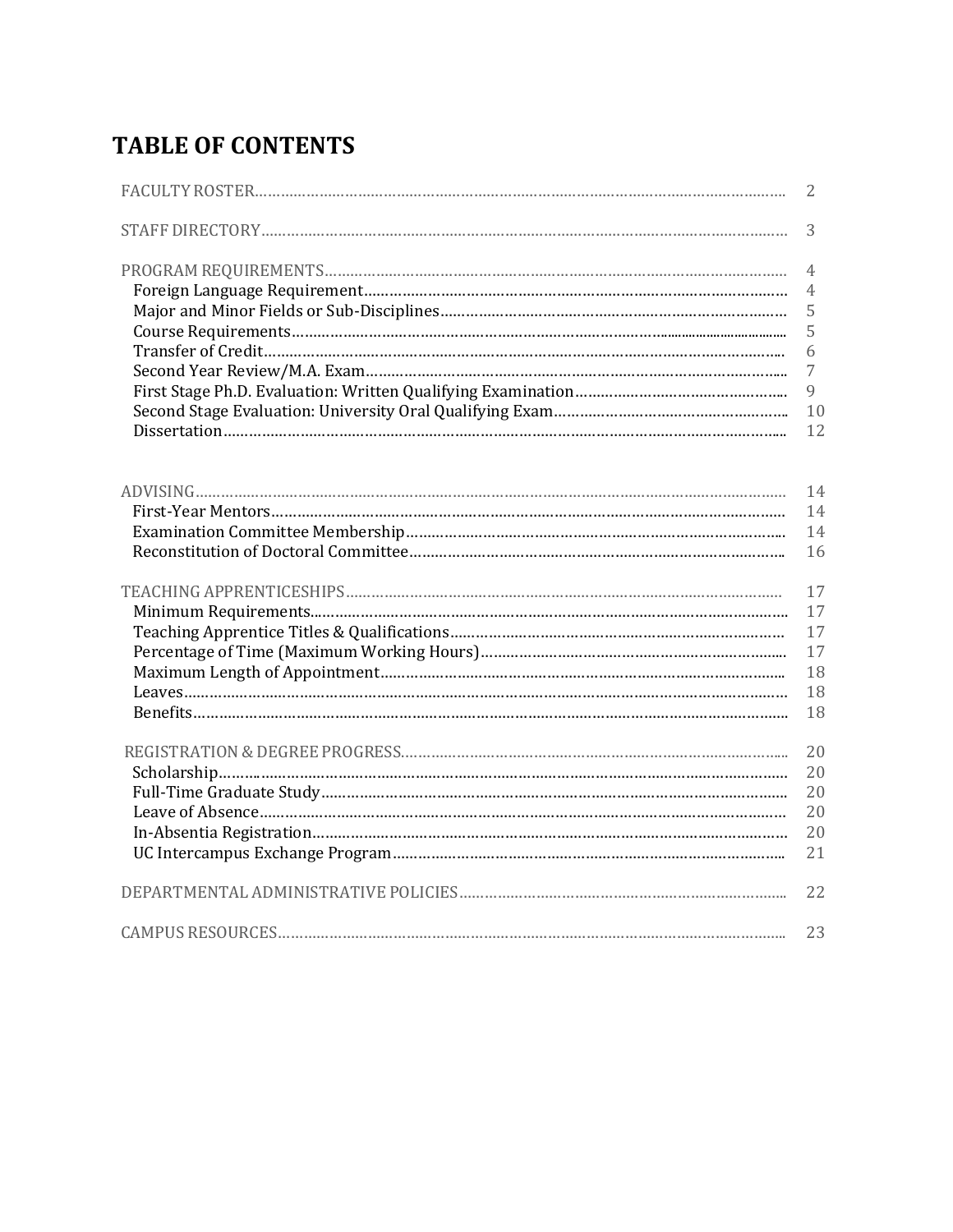# **FACULTY ROSTER**

The faculty listed below hold UCLA Academic Senate appointments (0% or higher) in the Department of Comparative Literature.

#### **Professors**

Ali Behdad, PhD (John Charles Hillis Professor of Literature) Massimo Ciavolella, PhD Eleanor K. Kaufman, PhD Kathleen L. Komar, PhD Efraín Kristal, PhD Tamara J. M. Levitz, PhD David W. MacFadyen, PhD Saree Makdisi, PhD Kirstie M. McClure, PhD Aamir R. Mufti, PhD Todd S. Presner, PhD *(Michael and Irene Ross Professor of Yiddish Studies)* Kenneth Reinhard, PhD Michael P. Rothberg, PhD (1939 Society Samuel Goetz Professor of Holocaust Studies) Jennifer A. Sharpe, PhD Shu-mei Shih, PhD Zrinka Stahuljak, PhD *(Edward W. Said Professor of Comparative Literature)*

#### **Professors Emeriti**

Arnold J. Band, PhD Katherine C. King, PhD Ross P. Shideler, PhD Samuel Weber, PhD

#### **Associate Professors**

Nouri Gana, PhD Elizabeth A. Marchant, PhD Yasemin Yildiz, PhD

#### **Assistant Professor**

Stephanie B. Santana, PhD

#### **Adjunct Professors**

Whitney L. Arnold, PhD Romy Sutherland, PhD

The most current and complete list of COM LIT faculty is posted in the UCLA General Catalog: http://catalog.registrar.ucla.edu/ucla-catalog20-21-537.html.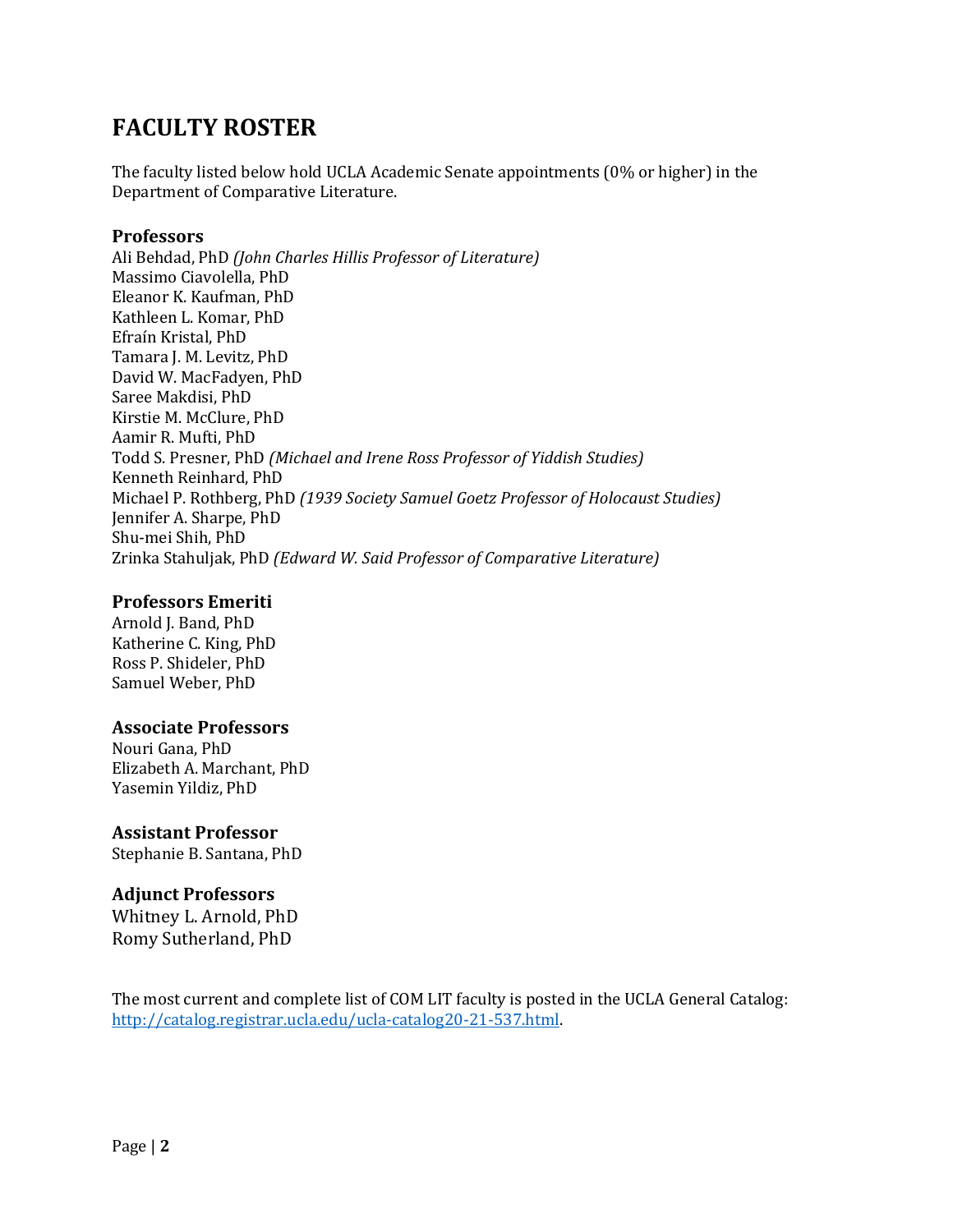# **STAFF DIRECTORY**

#### **STUDENT AFFAIRS OFFICER | JACLYN ROBBIN**

350B KAPLAN HALL (310) 825-7650 EMAIL: ROBBIN@HUMNET.UCLA.EDU The Student Affairs Officer is the Department's primary point of administrative contact. Duties include: academic counseling for graduate and undergraduate Comparative Literature students; coordinating graduate admissions; processing graduate student support awards; hiring Teaching Apprentices and Readers; coordinating fellowship applications; maintaining the Department's website; coordinating the annual Schedule of Classes; scheduling rooms for Departmental meetings and events; and providing administrative support for the Department Chair and other faculty members.

## **Humanities Administrative Group Staff Directory**

#### **MANAGER** | DIANE OHKAWAHIRA

361A KAPLAN HALL (310) 206-5689 EMAIL: DOHKAWAH@HUMNET.UCLA.EDU The Manager is responsible for the overall administration of the Humanities Administrative Group and the supervision of office staff. Duties include: maintaining and controlling all budget accounts; overseeing staff and faculty personnel and payroll matters; managing facilities, security, computer resources, and space utilization.

#### **SENIOR FINANCIAL ANALYST | MAHEA AYOSO-SADSAD**

361C KAPLAN HALL (310) 267-4956 EMAIL: MAHEA@HUMNET.UCLA.EDU The Senior Financial Analyst is responsible for: managing instructional mini-grants/OID applications; purchasing and reimbursements; verifying recharges; processing travel reimbursements; generating purchase orders 

#### **SENIOR ACADEMIC PERSONNEL COORDINATOR | YADIRA MARQUEZ**

361B KAPLAN HALL (310) 206-9668 EMAIL: YADIRA@HUMNET.UCLA.EDU The Senior Academic Personnel Coordinator is responsible for: hiring faculty, lecturers, and TAs; coordinating payroll and benefits; coordinating textbook requisitions and desk order copies; parking.

#### **DEPARTMENT TECHNICAL ANALYST | CHRIS TANG**

351 KAPLAN HALL (310) 206-8520 EMAIL: CTANG@HUMNET.UCLA.EDU The Department Technical Analyst (DTA) is responsible for all technical repairs and technology supply orders.

#### **ADMINISTRATIVE ANALYST | TBD**

361C KAPLAN HALL (310) 825-9674 EMAIL: TBD The Administrative Analyst is responsible for: reimbursements; conference/event budgets; recharges; processing travel reimbursements.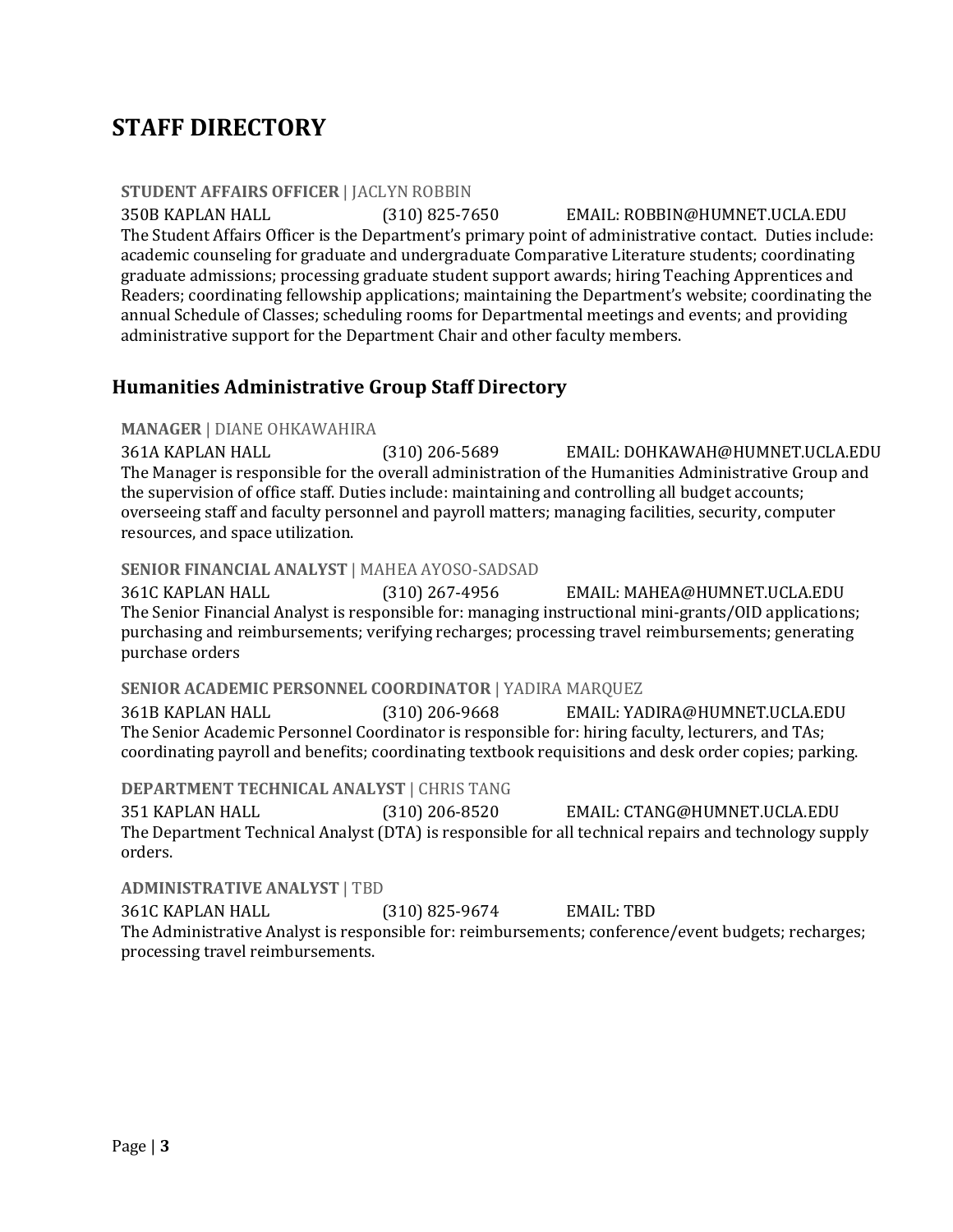# **PROGRAM REQUIREMENTS**

The Ph.D. in Comparative Literature requires full-time attendance in daytime classes. Degree candidates must demonstrate linguistic, historical, and critical competence in two or more literatures. 

## **Foreign Language Requirement**

Literary proficiency in at least two languages is essential for courses and degrees in Comparative Literature. Students should be able to successfully complete graduate-level courses conducted in the languages of their specialization, speak the major foreign language adequately, and read literary texts in that language with literary proficiency (in other words, with sensitivity to stylistic nuances). 

Before completing the Ph.D., students must demonstrate knowledge of two languages other than English. Students should plan to fulfill these requirements early on in their degree; many language courses fill up quickly. The requirements for at least one of the two required foreign languages must be completed prior to the Second Year Review/MA Exam (i.e. by Spring Quarter of a student's second year in the program).

Proficiency in one language must be certified by completing two or more undergraduate upper division (numbered 100-199) and/or graduate (200-299) literature courses in the appropriate language department with a letter grade of "B+" or higher. The second language requirement may be satisfied by completion of one graduate or upper division literature class with a letter grade of "B+" or higher.

These courses must include reading, writing, or speaking in the language in question; they cannot be conducted solely in English. If the course is not taught in the language in question, students must confirm with the teacher in advance that it can fulfill a language requirement in another way, perhaps with supplemental assignments. Students must demonstrate language competency beyond the intermediate level (or, the equivalent of two years of instruction at UCLA) in order to enroll in these courses.

In cases where sufficient courses are not available, students may substitute a translation examination administered by a departmental faculty member in place of coursework. In such cases, the Director of Graduate Studies or Department Chair must approve the translation examination ahead of time in consultation with the faculty who will be administering it.

Students whose research will require coursework in a less commonly taught language may enroll in letter-graded independent study tutorials with faculty in the appropriate departments who work on that language to satisfy their language requirements. Students may also consider taking language coursework at other UC campuses via Inter-campus Exchange, or at other accredited institutions if coursework in their language of choice is not offered at UCLA.

**Procedure:** Upon completion of the appropriate coursework for the foreign language requirement(s), students must file a Language Petition form

(https://grad.ucla.edu/gasaa/library/lngpetition.pdf) with the Student Affairs Officer. Separate forms must be filed for each language; students should therefore select "Partially fulfill" on each form. Students must also specify the course number and quarter completed for each language course that should apply toward the requirement in the "Additional Information" field at the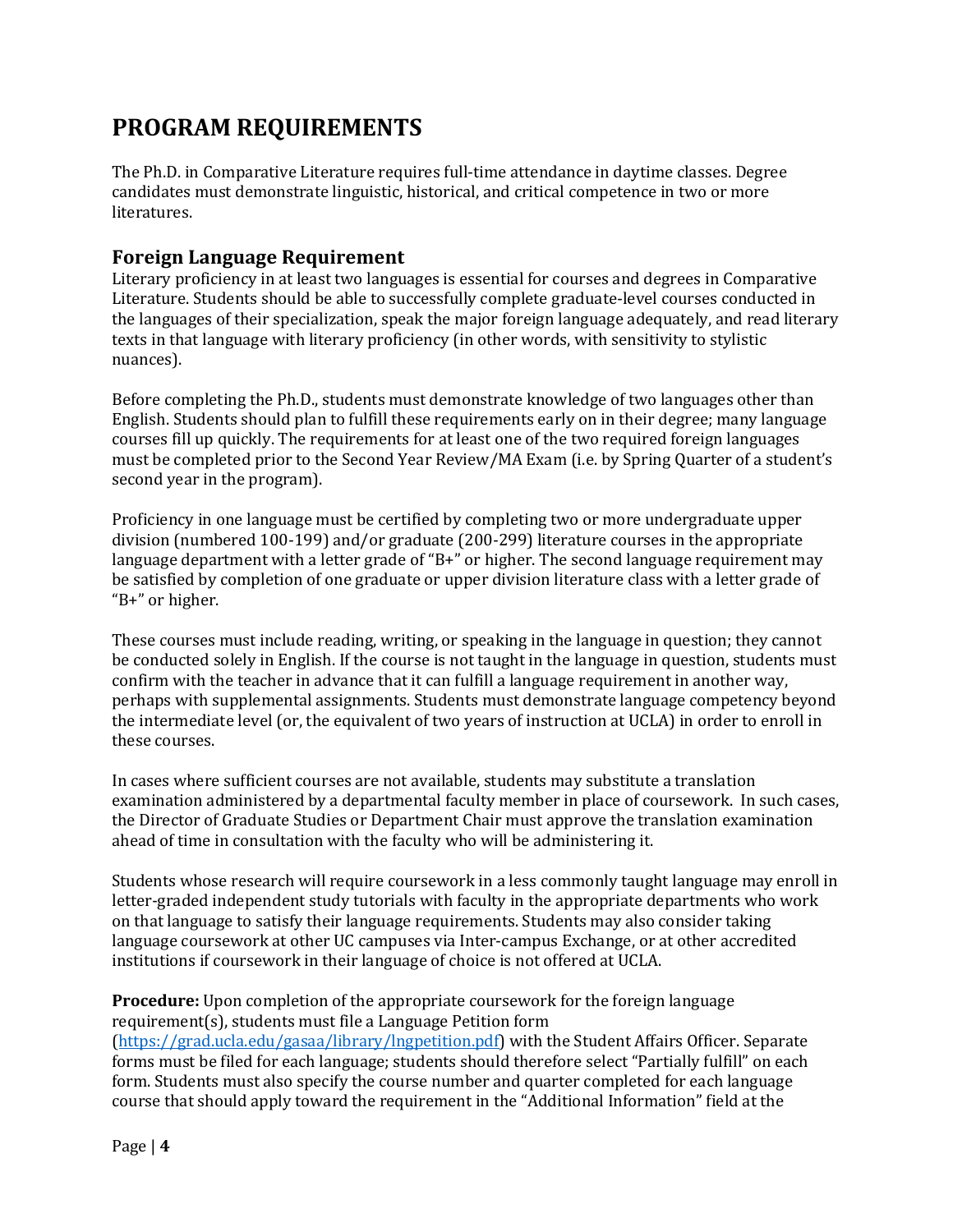bottom of the petition form. The Language Petition requires the student's signature, as well as approval from the Department Chair or Director of Graduate Studies.

The first Language Petition must be filed no later than the end of Winter Quarter of the student's second year in the program. The second Language Petition should be filed no later than one month before the student's second stage qualifying examination (prospectus defense).

## **Major and Minor Fields or Sub-Disciplines**

The major field should reflect the primary emphasis of the student's dissertation and illustrate the student's knowledge of literary studies. The major field should encompass literary and cultural studies in one language area. A general knowledge of the major field is demonstrated through course work. The major field should be discussed with the Director of Graduate Studies during the quarter preceding the Second Year Review/M.A. Exam and declared during the Second Year Review/M.A. Exam.

The student's minor field should focus either on another literary or cultural tradition, or on a defined theoretical or interdisciplinary approach from related disciplines such as musicology, film studies, gender studies, or art history. The minor field should be discussed with the Director of Graduate Studies prior to the First Stage Ph.D. Evaluation Qualifying Examination.

Students must consult with the Director of Graduate Studies regarding changes to their major and minor fields.

#### **Course Requirements**

All course work must be completed by the end of the third year. Sixteen  $(16)$  letter-graded seminar courses and one pedagogy course taken at UCLA are required for the Ph.D. degree, distributed as follows:

- Comparative Literature 200A and 200B
- Comparative Literature 495 pedagogy course
- Six graduate courses in Comparative Literature
	- o Graduate courses taught by Comparative Literature faculty in other departments may apply toward this requirement.
	- o Under special circumstances and with approval from the Director of Graduate Studies, letter-graded courses in the 500-series (596) may apply towards the graduate course requirements.
- Six graduate courses in the major literature (of which one may be upper division)
	- o Coursework completed to satisfy the foreign language requirement may apply toward the major field requirements
	- o Under special circumstances and with approval from the Director of Graduate Studies, letter-graded courses in the 500-series (596) may apply towards the graduate course requirements.
- Two graduate courses in the minor literature/field (of which one may be upper division)
	- o Coursework completed to satisfy the foreign language requirement may apply toward the minor field requirements
	- o Under special circumstances and with approval from the Director of Graduate Studies, letter-graded courses in the 500-series (596) may apply towards the graduate course requirements.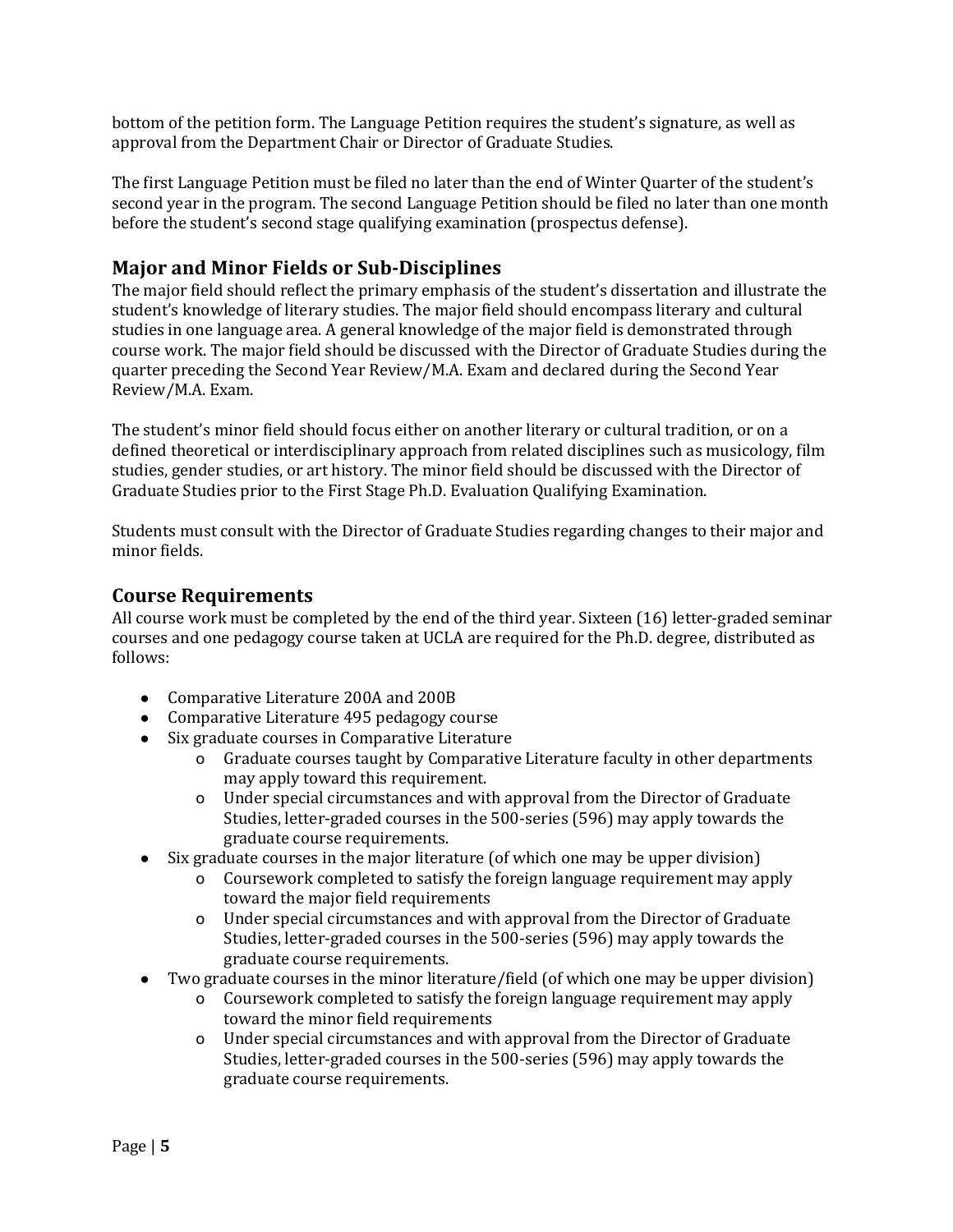Students must complete 12 courses (48 units) for the M.A. prior to their Second Year Review/M.A. Exam, as outlined below. Students are expected to complete the remaining coursework for the Ph.D. by the end of Year 3, but must complete them before taking the Written Qualifying Examinations. The Department recommends the following course load in Years 1-3:

|        | Fall                                       | Winter                               | <b>Spring</b>                        |
|--------|--------------------------------------------|--------------------------------------|--------------------------------------|
| Year 1 | • COM LIT 200A                             | • COM LIT 200B                       | $\bullet$ COM LIT 495                |
|        | •1 graduate-level                          | • 2 graduate-level                   | • 2 graduate-level                   |
|        | $(200-299)$ seminar                        | $(200-299)$ seminars                 | (200-299) seminars                   |
|        | • Foreign language or<br>independent study | • Foreign language<br>coursework (if | • Foreign language<br>coursework (if |
|        | coursework                                 | needed)                              | needed)                              |
| Year 2 | $\bullet$ COM LIT 375                      | $\bullet$ COM LIT 375                | $\bullet$ COM LIT 375                |
|        | (required for all                          | (required for all                    | (required for all                    |
|        | TAs)                                       | TA <sub>s</sub> )                    | TAs)                                 |
|        | • 2 graduate-level                         | • 2 graduate-level                   | • 2 graduate-level                   |
|        | $(200-299)$ seminars                       | $(200-299)$ seminars                 | $(200-299)$ seminars                 |
| Year 3 | $\bullet$ COM LIT 375                      | $\bullet$ COM LIT 375                | $\bullet$ COM LIT 375                |
|        | (required for all                          | (required for all                    | (required for all                    |
|        | TA <sub>s</sub> )                          | TA <sub>s</sub> )                    | TA <sub>s</sub> )                    |
|        | • 2 graduate-level                         | • 1-2 graduate-level                 | $\bullet$ COM LIT 597                |
|        | $(200-299)$ seminars                       | $(200-299)$ seminars                 |                                      |
|        |                                            | or COM LIT 597                       |                                      |

## **Individual Study (500-series) Courses**

Courses numbered in the 500 series are directed individual study or research at the graduate level. These courses are variable unit courses that can be taken for 2-12 units of credit to enable a student to meet the study list requirement for full-time status (See page 19 for details).

All Comparative Literature faculty supervise individual study tutorials under the following course numbers:

- **COM LIT 596. Directed Individual Study or Research:** Students usually enroll in COM LIT 596 during their first three years of doctoral study. This course may be completed on a Satisfactory/Unsatisfactory (S/U) or letter-graded basis. Students who plan to apply credit for individual study toward their course requirements must enroll in COM LIT 596 for  $4$ letter-graded units.
- **COM LIT 597. Preparation for the M.A. and Ph.D. Exams:** Students enroll in this course when preparing for and undergoing the First Stage Evaluation Qualifying Examination and the Second Stage Evaluation University Oral Qualifying Exam.
- **COM LIT 599. Research for Ph.D. Dissertation:** Students enroll in this course once they advance to doctoral candidacy.

COM LIT 597 and 599 are mandatory S/U-graded courses. All 500-series courses may be repeated for credit.

## **Transfer of Credit**

There are two stages in having courses recognized from other institutions. Before the Second Year Review, students can petition to have two courses recognized, if they have not been taken for any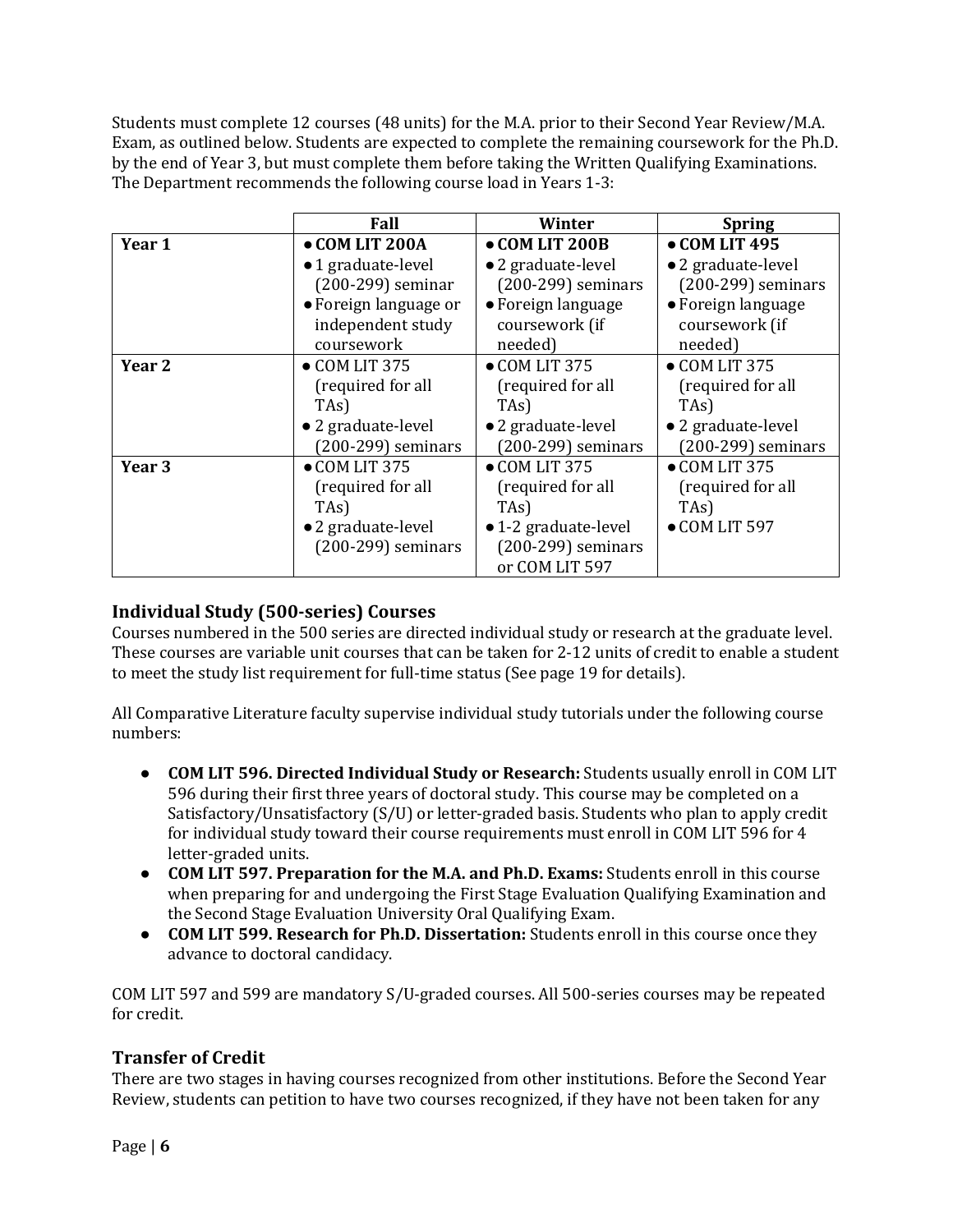other degree previously awarded, at UCLA or another institution, or before the award of the bachelor's degree (per Graduate Division policy). A maximum of two courses completed with a minimum grade of "B" in graduate status may apply toward the 12 courses required for the M.A. prior to the Second Year Review/M.A. Exam. Two courses would be the equivalent of eight quarter units or five semester units. The approval of the Graduate Division and the Department is required.

After the Second Year Review, students who have been admitted to the program with an M.A. may petition to validate up to three courses taken toward a degree at another institution toward the Ph.D. The approval of the Department is required.

Correspondence courses are not applicable to graduate degrees at UCLA.

**Procedure:** Students who wish to apply coursework completed in graduate status at other institutions toward the 12 courses required for the M.A. prior to the Second Year Review/M.A. Exam must complete a Graduate Degree Petition

 $(\text{https://grad.ucla.edu/gasa/library/mapetition.pdf})$  to request a "Transfer of Credit". Students will be asked to provide relevant information, including: units, department and course number, the name of the institution, and a brief explanation for this request. An official transcript should be attached to the petition form and submitted to the Student Affairs Officer and Director of Graduate Studies for departmental approval. The form is then sent to the Graduate Division for review.

## **Examinations**

Students in the Comparative Literature Ph.D. program are required to undergo three evaluations before advancing to doctoral candidacy: the Second Year Review/M.A. Exam; the First Stage Evaluation Ph.D. Qualifying Examinations (written and oral); and the Second Stage Evaluation University Oral Qualifying Exam (prospectus defense).

The Second Year Review/M.A. Exam evaluates a student's mastery of the material taught in Years 1 and 2 and their plans for future research.

The First Stage Evaluation Ph.D. Qualifying Exam evaluates a student's ability to produce scholarly work within a constrained time period at their current stage in the program, as well as demonstrating the breadth and depth of the knowledge they have so far acquired.

The Second Stage Evaluation University Oral Qualifying Exam evaluates the feasibility and scholarly contribution of a student's proposed dissertation research.

## **Second Year Review/M.A. Exam**

Students in the Department of Comparative Literature are required to undergo a Second Year Review during the Spring Quarter of their second year in the program. Under exceptional circumstances, students may be allowed to schedule the Second Year Review in the Fall Quarter of their third year, with approval from the Director of Graduate Studies.

**Preparation:** Prior to the review, students must complete a minimum of 12 courses (11 lettergraded seminar courses and COM LIT 495), as follows:

- Comparative Literature 200A and 200B
- Comparative Literature 495 pedagogy course
- Three (3) additional Comparative Literature graduate (200-series) courses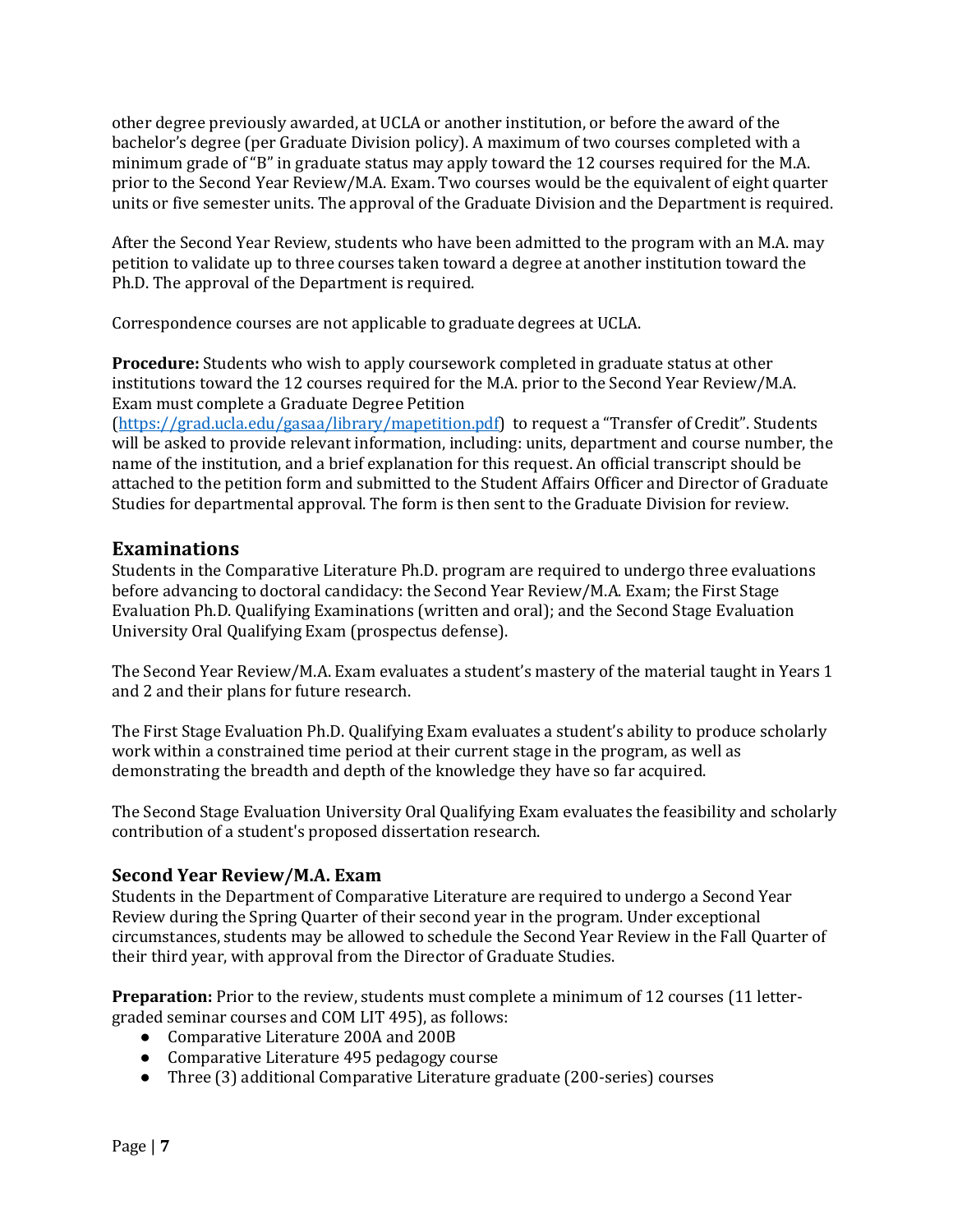- o Under special circumstances, students may petition the Director of Graduate Studies to apply up to two individual study (500-series) courses taken for a letter grade toward the course requirements
- o Graduate courses taught by Comparative Literature faculty in other departments may apply toward this requirement.
- Six (6) major and minor field courses, of which at least three (3) must be in the major field.
	- o One major and one minor field course may be upper division courses with approval from the Director of Graduate Studies
	- o Coursework completed to satisfy the foreign language requirement may apply toward the major or minor field requirements

The requirements for one of the two required foreign languages must be completed prior to the review.

A maximum of two courses completed with a minimum grade of "B" in graduate status may apply toward the 12 courses required for the M.A. prior to the Second Year Review/M.A. Exam, provided that the courses did not count towards a previously awarded degree.

**Review/Exam Committee:** Students must convene a review/exam committee comprised of three faculty members; one of these three faculty members must be the Director of Graduate Studies, and at least one other must be faculty in the Department of Comparative Literature.

**Scheduling & Room Reservations:** Students are responsible for coordinating with their committee members to schedule the Second Year Review. The Review should be scheduled to take place before the end of Spring Quarter. Once a date has been decided, the student should contact the Student Affairs Officer at least two weeks in advance to book a meeting space. The COM LIT seminar room in 348 Kaplan Hall is typically reserved for this purpose; however, alternate accommodations may be made if the room is unavailable.

**Seminar Papers:** Students are required to choose two seminar papers (with or without revisions) and circulate them among the review committee at least two weeks in advance of the review. With prior approval from their committee members, students may also present papers that were submitted to a conference or journal. The papers serve as tangible evidence of successfully completed academic tasks.

Students are advised to submit two papers totaling 30-50 pages of written work. They are permitted to revise or work on these papers after the seminars in which they were submitted have concluded, but they are not required to do so. Papers should demonstrate mastery of course material covered in years 1 and 2 and potential for future research, but need not be relevant to possible dissertation topics. Students should review these papers in advance, and should be able to speak knowledgeably about their content. Both form and content are evaluated and discussed during the review.

**Progress:** The Second Year Review is an opportunity for students and faculty to discuss the student's current and future progress in the degree program. Students are not required to propose their dissertation topic during the Second Year Review; however, they should be prepared to discuss ideas for future research with their committee.

**Results of the Review/Exam:** Students who enter the program *with* an M.A. in Comparative Literature must hold a Second Year Review, but will not be awarded an M.A. from UCLA. The results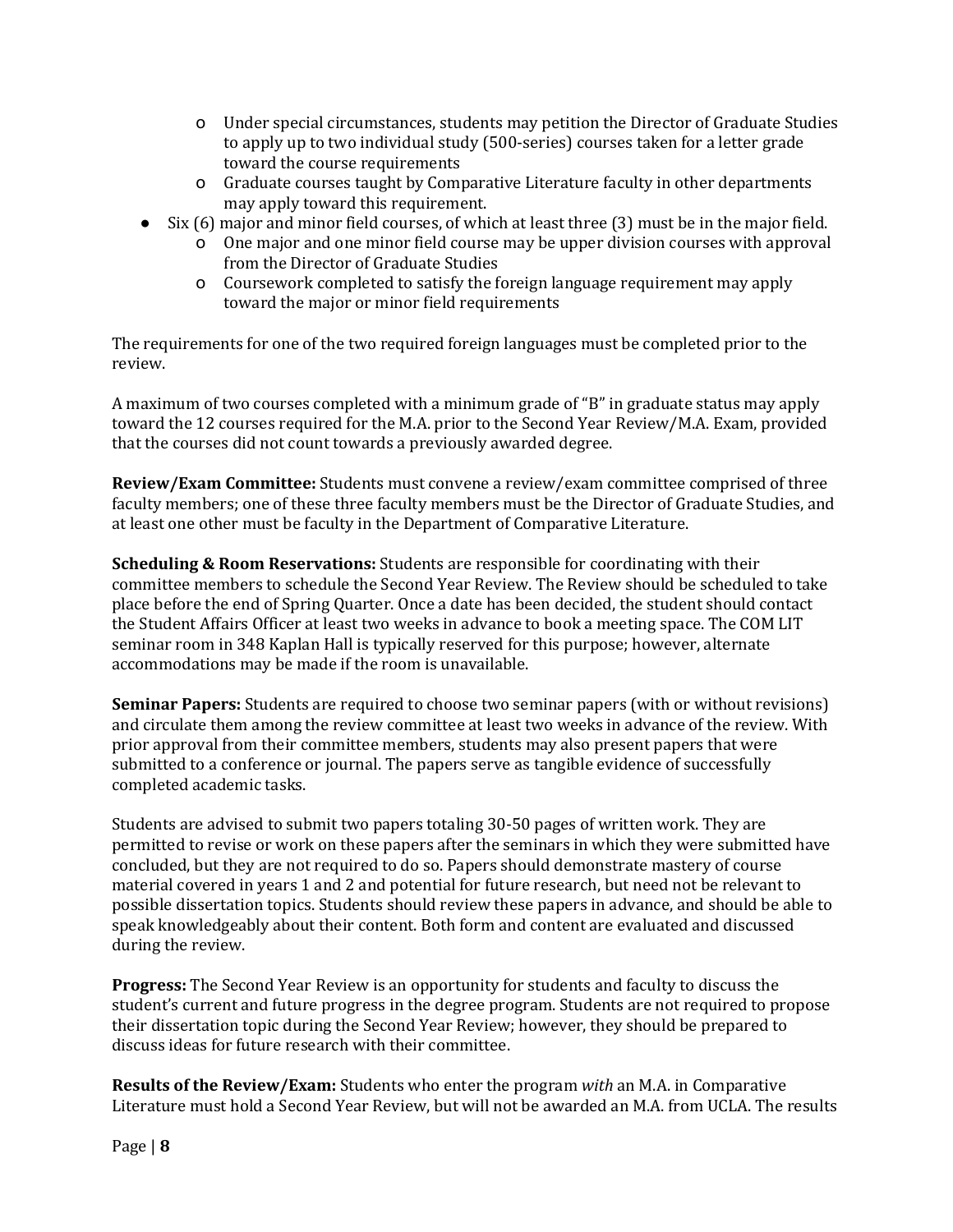of the Second Year Review for students who hold an M.A. are recorded as follows: (1) Pass with permission to continue to the Ph.D.;  $(2)$  Pass with reservations and specific recommendations for improvement with permission to continue toward the Ph.D.; or (3) Fail without permission to continue to the Ph.D. Students may fail the Second Year Review/M.A. Exam if they are unable to demonstrate the level of mastery necessary for success in the more advanced stages of doctoral study. The faculty will not permit students to retake the Second Year Review. Students who fail the Second Year Review will be recommended for academic disqualification.

Students who *do not* hold a Comparative Literature M.A. upon entering the Ph.D. program may be awarded an M.A., contingent upon successful completion of the Second Year Review, coursework, and language proficiency requirement. The results of the Second Year Review for students who do not hold an M.A. in Comparative Literature upon matriculation are recorded as follows: (1) Pass, with an M.A. and permission to continue to the Ph.D.; (2) Pass with reservations, with an M.A. and specific recommendations for improvement with permission to continue toward the Ph.D.; (3) Pass with a terminal M.A.; or  $(4)$  Fail without an M.A. or permission to continue to the Ph.D. Students may fail the Second Year Review/M.A. Exam if they are unable to demonstrate the level of mastery necessary for success in the advanced stages of doctoral study. The faculty will not permit students to retake the Second Year Review. Students who fail the Second Year Review will be recommended for academic disqualification.

**Time-to-Degree:** Students who are admitted to graduate status should be able to obtain the M.A. degree within six quarters.

| <b>DEGREE</b> | <b>NORMATIVE TIME</b><br><b>TO ATC (Quarters)</b> | <b>NORMATIVE TTD</b> | <b>MAXIMUM TTD</b> |
|---------------|---------------------------------------------------|----------------------|--------------------|
| M.A.          |                                                   |                      |                    |

## **First Stage Ph.D. Evaluation: University Written Qualifying Examination**

The Academic Senate requires that students take a written qualifying examination. In the Department of Comparative Literature, this examination is in two parts. The first part consists of a 72-hour take-home written examination in the major and minor fields. The second part is an oral examination. This qualifying exam assesses a student's ability to draw principles and concepts from the relevant literature

**Exam Committee:** Students must constitute an examining committee comprised of three faculty members, of which two must be Comparative Literature faculty (see Faculty Roster on page 2), in the quarter preceding the examination. Students should provide the Student Affairs Officer with the names and email address of their committee members and specify which faculty members will serve as the major and minor field examiners. Committees are limited to three members. Students should try to choose faculty members who will later be on their dissertation committee, but are not required to do so, in the sense that they will constitute their dissertation committee only *after* this examination.

**Reading Lists:** Before the exam, students must compile reading lists comprised of 50 works in the major field and 25 works in the minor field. Because comparative literature, by its nature, requires theories and philosophies to compare works from disparate times and places, 15-20% of these lists will be theoretical works related to each field. The major reading list must cover a range of genres and periods.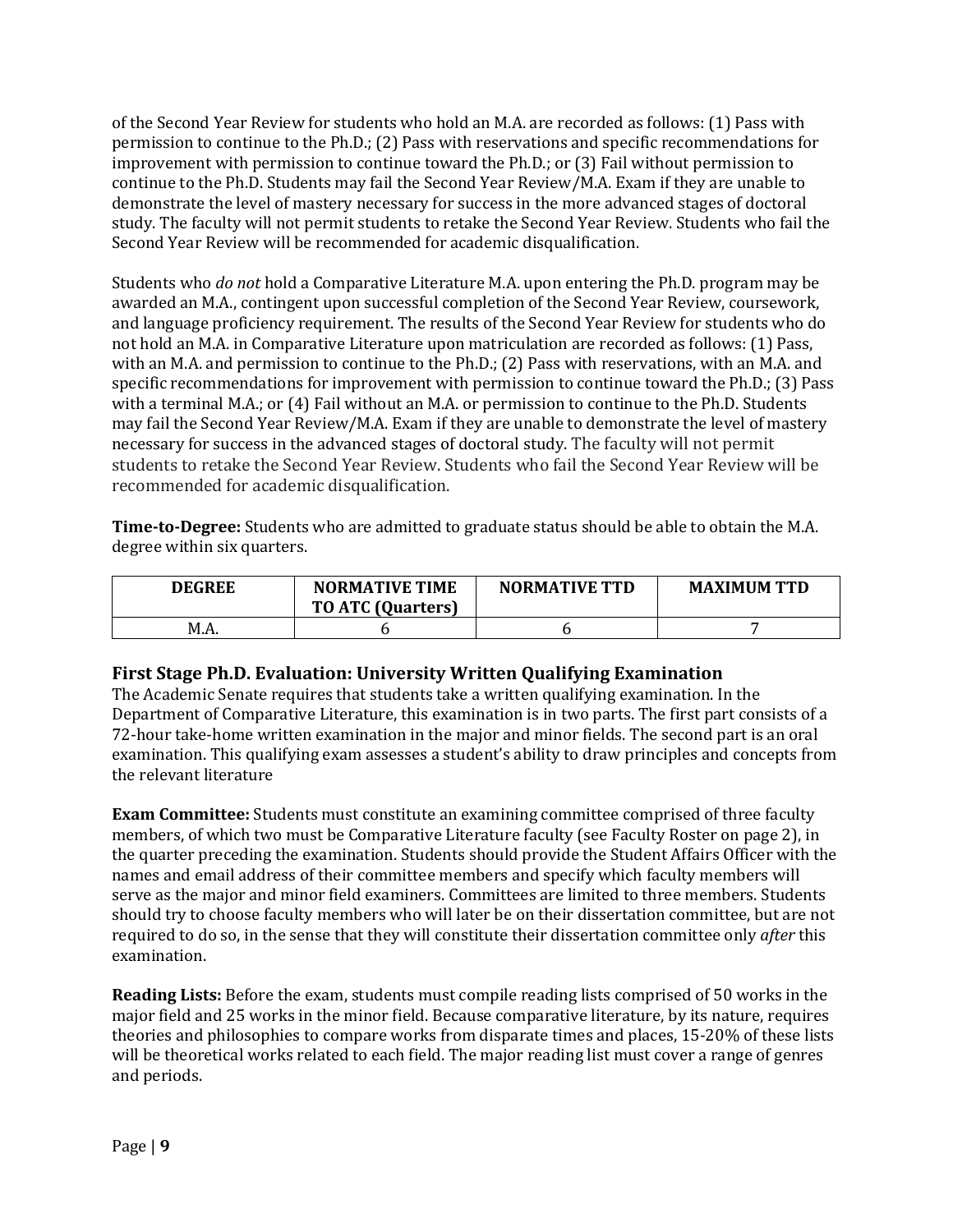Each student is responsible for preparing their own reading lists with guidance from appropriate faculty advisors. Each reading list must be approved by the appropriate field examiner; both lists must be approved by the Director of Graduate Studies by the end of the quarter preceding the qualifying examination. Students should send their reading lists to the appropriate faculty in the major and minor fields first, with instructions to send their approval to the Director of Graduate Studies and the Student Affairs Officer via email so that copies can be added to the student's Departmental file.

**Written Examination Procedures:** The take-home written examinations require responses to one long or two shorter questions for the major field exam and one question for the minor field. The examiners have the choice of asking one question, or allowing the student to answer one or two of a selection of two or more questions. Students are responsible for coordinating with the examining committee to determine the start of the 72-hour exam period. The exam period should never be scheduled to begin or end outside of regular business hours (including weekends, University holidays, or during the Winter campus closure).

The committee members who will write the major and minor field questions should be instructed to send their respective questions to the Student Affairs Officer at least one week before the start of the exam period. The Student Affairs Officer will send the exam questions to the student via email at the designated start time, with a CC to the examining committee members.

Students are expected to demonstrate their knowledge of the field and engagement with relevant ideas and methodologies as they produce 25-30 pages of original writing during the 72-hour examination period. These pages may not include any excerpts of previously written seminar papers. Plagiarism is grounds for dismissal from the program. Students should not discuss works that are not included in the reading lists. Furthermore, they may quote from works on the reading lists, but are not required to do so. Should a question be deemed problematic (i.e. the question asks about material not included on the approved reading lists), the student should immediately contact the Student Affairs Officer, who will stop the exam period and follow up with the Director of Graduate Studies and Chair.

**Oral Examination Procedures:** The oral examination follows no later than two weeks after the submission of the written portion. In exceptional situations, this exam can be slightly delayed by a few weeks with permission from the Director of Graduate Studies and/or Chair. Once a date has been decided, the student should contact the Student Affairs Officer at least two weeks in advance to book a meeting space. The COM LIT seminar room in 348 Kaplan Hall is typically reserved for this purpose; however, alternate accommodations may be made if the room is unavailable.

**Results of the First Stage Evaluation:** The outcome of the first stage evaluation can be: **pass** with permission to proceed to the prospectus phase of the dissertation; or **fail**. Students must pass both the written and oral sections of the exam in the major and minor fields in order to pass with permission to proceed to the prospectus phase of the dissertation. In the case of failure, the committee may offer the student an opportunity to retake one or both sections of the exam in the following quarter. A second failed exam terminates the student from the program.

## **Second Stage Ph.D. Evaluation: University Oral Qualifying Examination (Prospectus Defense)**

Academic Senate regulations require all doctoral students to complete and pass University written and oral qualifying examinations prior to doctoral advancement to candidacy. The University Oral Qualifying Examination is a two-hour examination based primarily on a defense of the prospectus.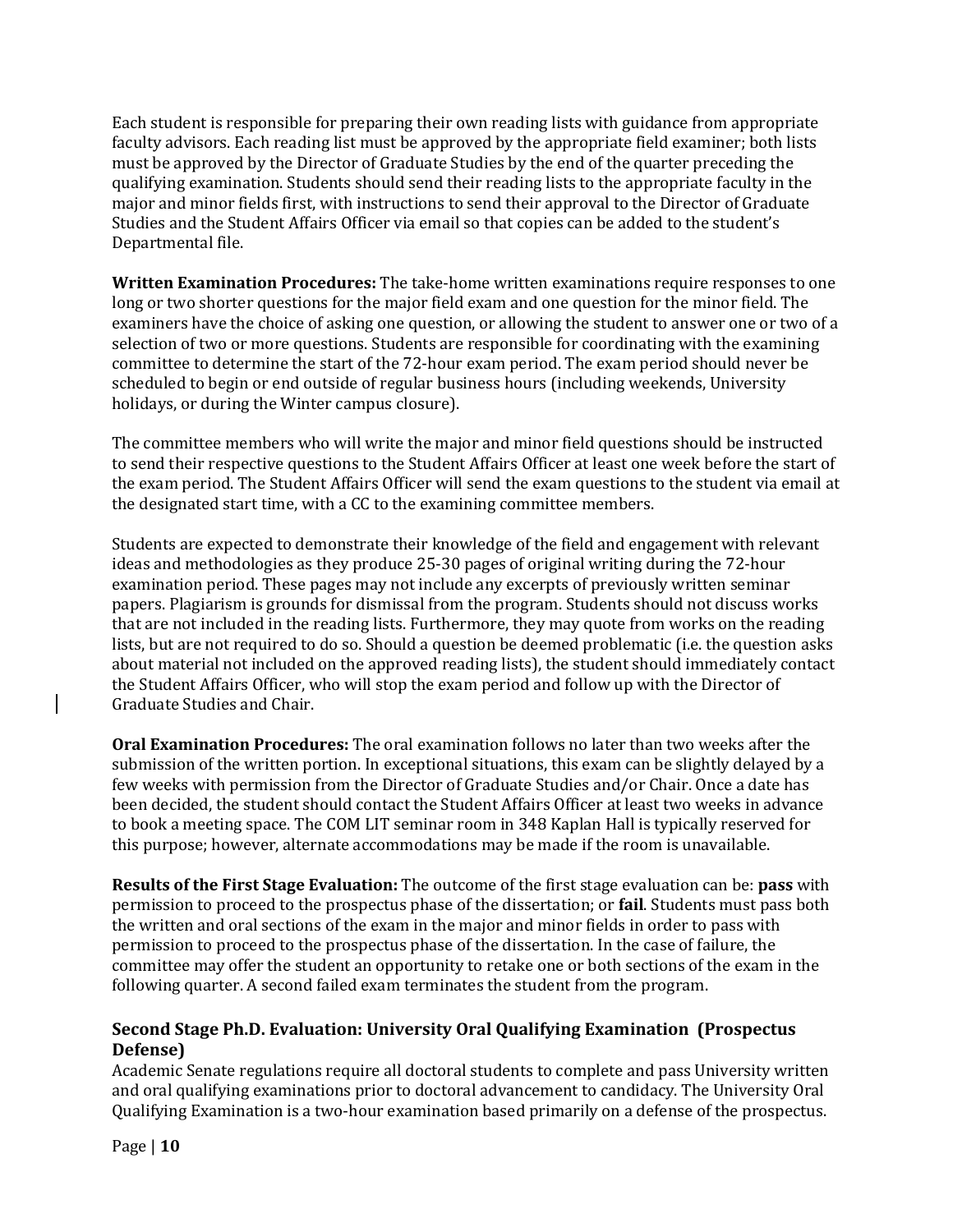Students should nominate their doctoral committee, which will serve as their examination committee for the oral qualifying examination, at least two months in advance of the exam. Under Senate regulations, the University Oral Qualifying Exam is open only to the student and appointed members of the doctoral committee. All coursework and the second foreign language requirement must be completed before the second stage (oral) qualifying exam.

**Preparation:** After completion of the written qualifying examination, students enroll in COM LIT 597 under the supervision of their major field advisor to begin writing the dissertation prospectus. Although normative times for its completion vary, students would ideally produce a completed draft after two quarters.

**Prospectus:** The prospectus serves as the student's outline for their dissertation, and should define a thesis and its proposed development over several chapters. The prospectus should answer a question (instead of merely outlining a description) over the course of 35-50 pages.

|                                                                         | The introduction provides background and explains the problem that                                                                                                                                                                                                                                                                                                                                                                   |
|-------------------------------------------------------------------------|--------------------------------------------------------------------------------------------------------------------------------------------------------------------------------------------------------------------------------------------------------------------------------------------------------------------------------------------------------------------------------------------------------------------------------------|
| <b>Introduction</b>                                                     | the dissertation will attempt to solve; and highlights its significance.                                                                                                                                                                                                                                                                                                                                                             |
| 2<br><b>Literature Review</b>                                           | A concise review of past work on this topic. Specifies how the<br>proposed dissertation will differ from, or expand upon, previous work.<br>The literature review section will demonstrate participation in<br>existing scholarly debates; knowledge of the relevant literature; and<br>the contribution that this dissertation will make to the field.                                                                              |
| 3<br><b>Methodology</b><br>or<br><b>Theoretical</b><br><b>Framework</b> | The methodology, or theoretical framework, addresses how students<br>will answer their research questions. This section should discuss any<br>core assumptions that ground the student's work as well as the<br>logistics of completing the research project. The methodology explains<br>how research will be conducted, proves that this method is feasible,<br>and justifies that method as appropriate for the proposed project. |
| <b>Chapter Breakdown</b>                                                | A tentative proposal for the internal organization of the dissertation<br>should state the material that each chapter will cover, and convey how<br>each chapter fits into the larger project. Why are the chapters ordered<br>in a particular way? Are they more or less distinct, or do they trace an<br>overarching narrative trajectory?                                                                                         |
| 5<br><b>Bibliography</b>                                                | The bibliography can be a simple list of sources, or an annotated list.<br>Sources can be organized into primary and secondary sections, or<br>divided by chapter.                                                                                                                                                                                                                                                                   |

Adapted from the Graduate Writing Lab, Yale Center for Teaching and Learning: http://ctl.yale.edu/sites/default/files/files/GWL%20Humanities%20Dissertation%20Prospectus\_IlaT.pdf

Students must circulate their prospectus to their committee at least two weeks in advance of the exam. 

**Nomination of the Doctoral Committee:** Per the Department's policies governing doctoral committee constitution, all doctoral committees must be comprised of at least four faculty members, including at least two Comparative Literature faculty members ("inside" committee members), one of whom must serve as the committee Chair or Co-Chair. Of these four committee members, a minimum of three members must hold current UCLA Academic Senate faculty appointments. Committee members from other Universities (including other UC campuses) are considered "outside" members, regardless of departmental affiliation. All committee members must certify the dissertation. All committee members must certify the dissertation. Minimum standards for Doctoral Committee Constitution can be found at this link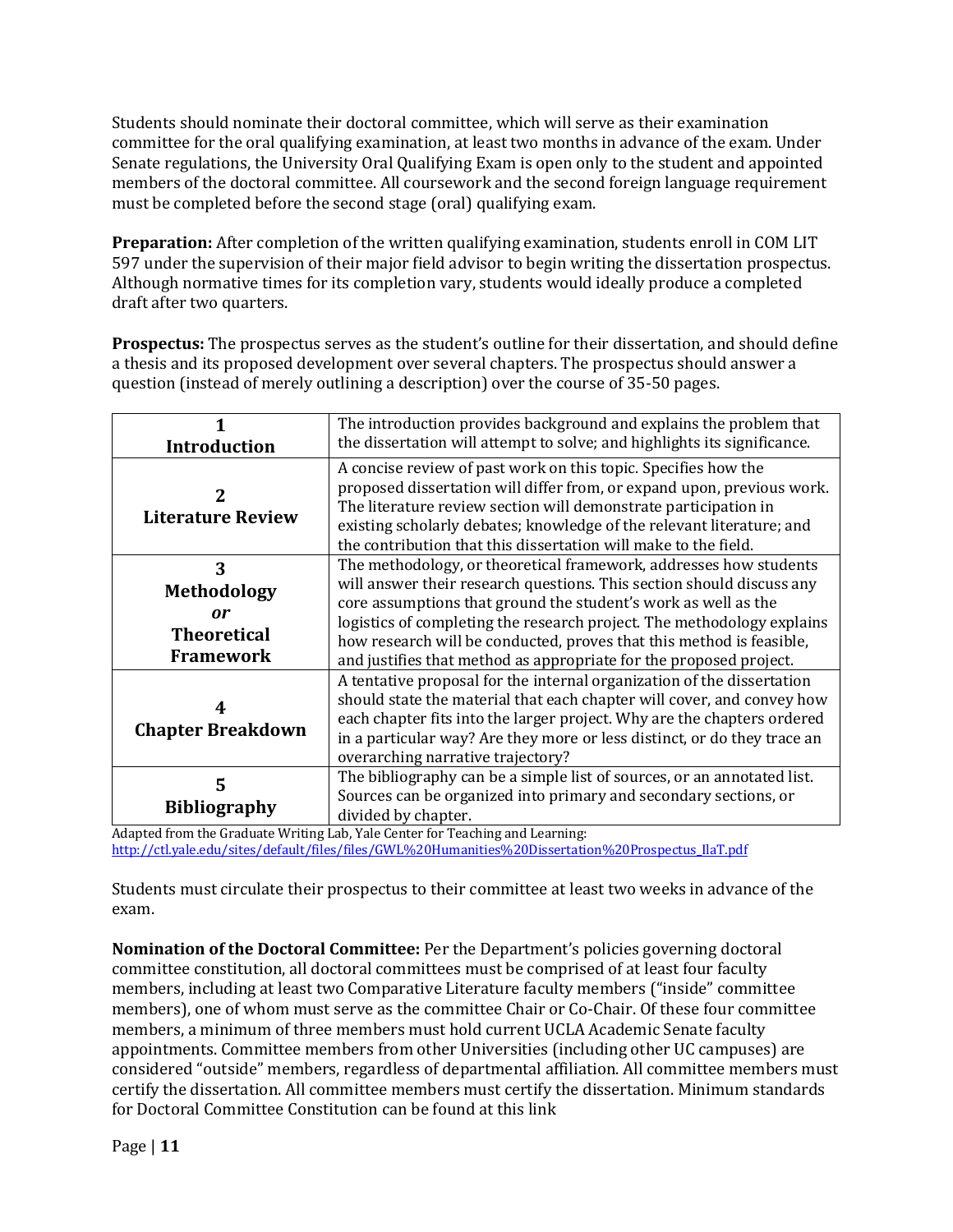(https://grad.ucla.edu/academics/doctoral-studies/minimum-standards-for-doctoral-committeeconstitution-effective-2016-fall/). 

Students should nominate their examination committee at least two months in advance of the prospectus defense. Students must submit a Nomination of Doctoral Committee form (https://grad.ucla.edu/gasaa/library/docnomin.pdf) that lists the names, departments, and academic ranks of the faculty who will administer the prospectus defense, and advise and certify the dissertation. For members of the doctoral committee outside of UCLA, the student must submit a copy of the faculty's CV and an explanation of why it is important for them to serve on the committee as part of their Nomination of Doctoral Committee form.

**Scheduling & Room Reservations:** Students are responsible for coordinating with their committee members to schedule the University Oral Qualifying Exam. Once a date has been decided, the student should contact the Student Affairs Officer at least two weeks in advance to book a meeting space. The COM LIT seminar room in 348 Kaplan Hall is typically reserved for this purpose; however, alternate accommodations may be made if the room is unavailable.

**Results:** The outcomes of the prospectus examination can be: **pass** with permission to advance to candidacy; or **fail** without permission to advance to candidacy. An unsatisfactory prospectus may be returned to the student for final revisions. If the prospectus is still deemed unsatisfactory, the student in question may fail the University Oral Qualifying Exam.

Advancement to Candidacy: Students are advanced to candidacy and awarded the Candidate in Philosophy (C.Phil.) degree upon successful completion of the University Written and Oral Qualifying Examinations, as described above.

## **Dissertation**

Every doctoral degree program requires the completion of an approved dissertation that demonstrates the student's ability to perform original, independent research and constitutes a distinct contribution to knowledge in the principal field of study.

Students are not obliged to duplicate the ideas of the prospectus in the dissertation. Basic concepts or assumptions may change from the prospectus to the dissertation; however, any such changes should be discussed with the committee as a different trajectory of investigation. Students should also consult with their faculty advisors regarding matters of breadth and focus.

At minimum, faculty advisors should be in contact with their students once per quarter throughout the dissertation stage; however, more consistent contact is strongly encouraged. Conversely, students should maintain the same degree of contact with their advisors. Issues regarding insufficient faculty guidance should be immediately brought to the attention of the Department Chair.

Following completion of the dissertation, the student's decision to file the dissertation must first be approved by the Chair or co-Chair of the doctoral committee. The Director of Graduate Studies and all members of the doctoral committee must be notified of the student's plan to file the dissertation. The final draft of the dissertation must be submitted to the committee for review no later than two months prior to the planned date of filing to allow sufficient time for final revisions.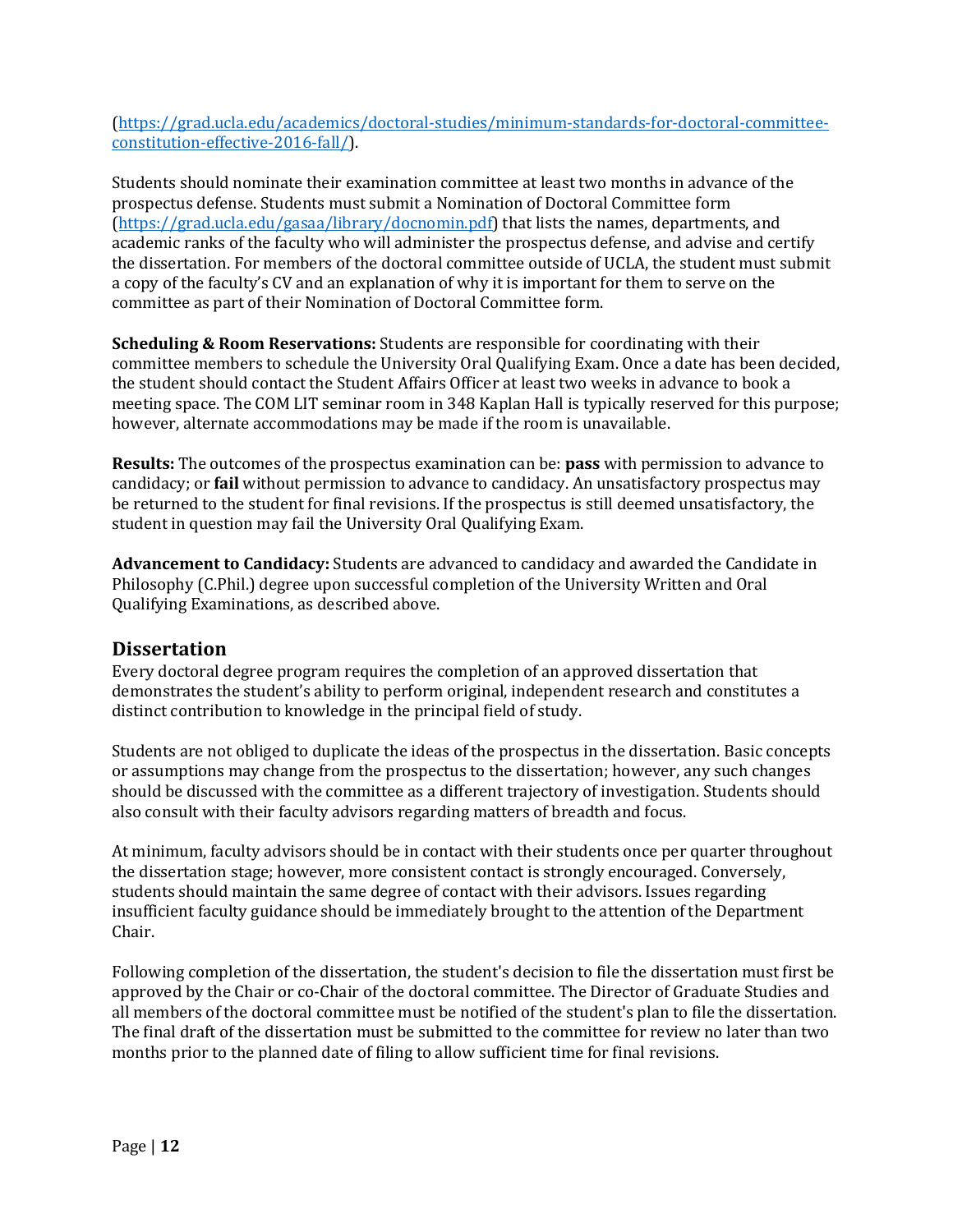## **Final Oral Examination (Defense of the Dissertation)**

The Final Oral Examination is not required for all students in the program. The defense of the dissertation may be required for individual students at the discretion of their doctoral committees.

**Time-to-Degree:** By the twelfth quarter in the program, students must have completed the first and second stage of the University Qualifying Examinations, and advance to doctoral candidacy.

After advancement to doctoral candidacy, the dissertation normally takes one to three years to complete. It must be completed no later than the third year after advancement to doctoral candidacy.

| <b>DEGREE</b> | <b>NORMATIVE TIME</b><br><b>TO ATC (Quarters)</b> | <b>NORMATIVE TTD</b> | <b>MAXIMUM TTD</b> |
|---------------|---------------------------------------------------|----------------------|--------------------|
| Ph.D.         | ⊥∠                                                |                      | חר                 |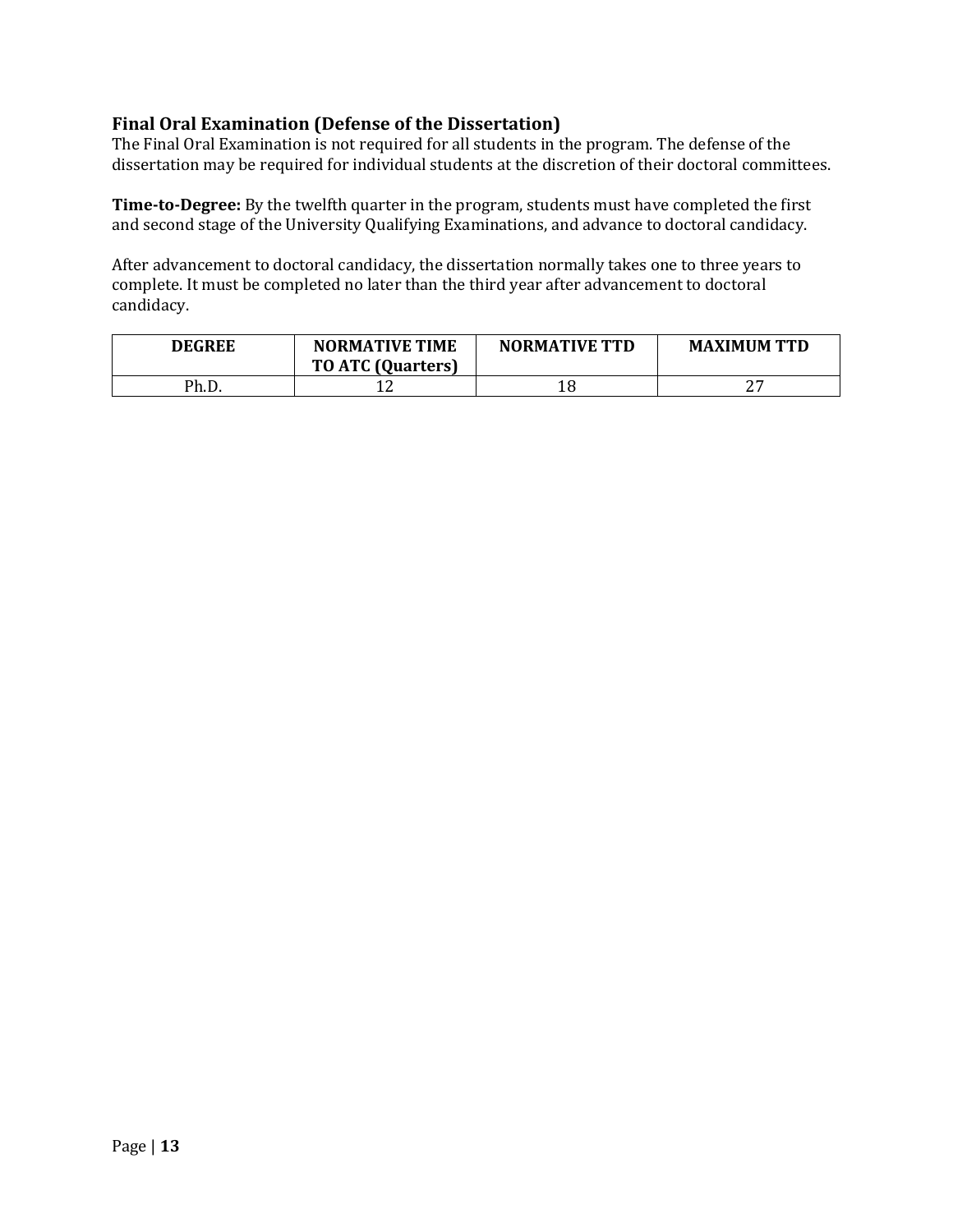# **ADVISING**

## **First-Year Mentors**

During their first year of doctoral study, students are assigned a faculty mentor. This person serves as a resource for students' professional and personal development as they acclimatize to graduate student life at UCLA.

## **Academic Advising**

Students should consult regularly with the Director of Graduate Studies in planning their progress to degree, discussing topics that include, but are not limited to, major and minor areas, course approvals for language and degree requirements, exam planning, and so on. Student records are reviewed regularly by the Director of Graduate Studies and the Student Affairs Officer. Students whose grade-point average falls below 3.0 are sent a warning from the Chair and may be placed on departmental academic probation.

Each year, students are required to submit an end of the year assessment, which is reviewed by the faculty at the last faculty meeting of the year. Following the faculty meeting, the Director of Graduate Studies writes and sends a letter to each student indicating whether the student is making satisfactory or unsatisfactory degree progress.

Students are strongly encouraged to approach faculty regarding mentorship immediately following the Second Year Review/M.A. Exam. Students who are interested in working with a particular faculty member early in their careers may wish to approach that person during their first two years of graduate study.

Students should remain aware of the time to degree requirements in the Department of Comparative Literature, as listed below. Students regularly advance to candidacy (ATC) by the end of their fourth year, and complete their degree by the end of their sixth year (18 quarters). The maximum time to degree allowed in the Department of Comparative Literature is nine years (27 quarters). Should students fall behind in their progress to degree, they will be informed of this in their progress letters, and in certain situations, put on an academic plan in coordination with Graduate Division. Consistently failing to meet deadlines, especially after three warnings have been issued by the department, can be a cause for recommendation for academic disqualification.

## **Examination Committee Membership**

Any faculty person who has a formal Payroll appointment  $(0\%$  or higher) in COM LIT is considered a "COM LIT faculty member" or "inside member" for the purposes of examination committees (including the MA Examination, Field Examinations, Prospectus Defense, and Dissertation Committee). 0% faculty are listed as "Affiliated Faculty" on the COM LIT website; faculty with an appointment in COM LIT above 0% are listed as "Faculty" on the COM LIT website. Since a joint appointment in COM LIT is a faculty personnel matter, faculty in other departments who are interested in formalizing their affiliation with the Department must consult with the Department Chair and Academic Personnel Officer.

The most current and complete list of COM LIT faculty is posted in the UCLA General Catalog: http://catalog.registrar.ucla.edu/ucla-catalog20-21-537.html.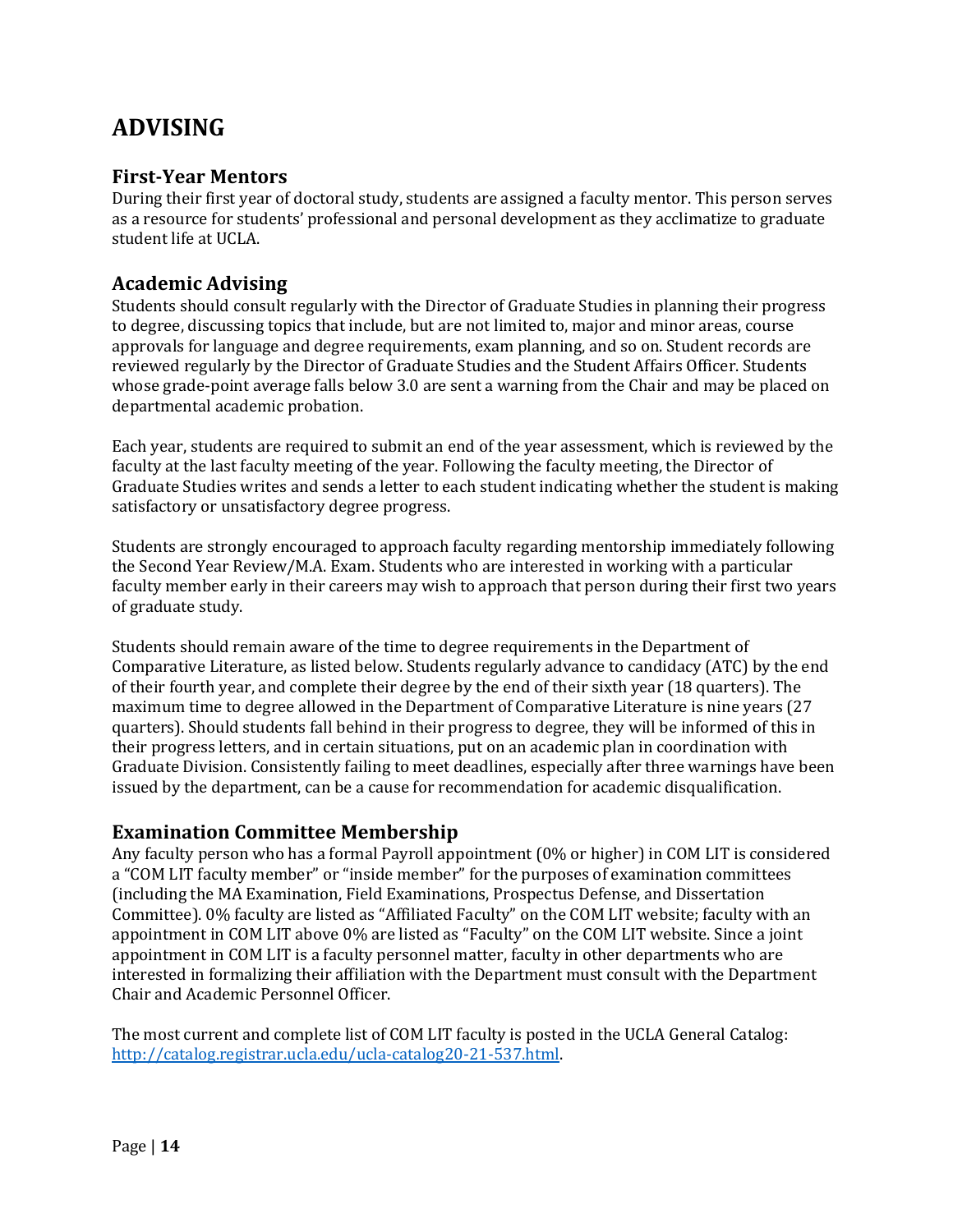Although some degree of consistency between the Second Year Review/M.A. Exam, Qualifying Exam, and Ph.D. committee is beneficial, committee members may change between these stages of the program.

#### **Second Year Review/M.A. Exam**

Students must convene a review/exam committee comprised of three faculty members. One of these three faculty members must be the Director of Graduate Studies, and at least one other must be faculty in the Department of Comparative Literature.

## **First Stage Ph.D. Evaluation: Qualifying Examination**

In consultation with the Department's Student Affairs Officer, students must constitute an examining committee comprised of three faculty members, of which two must be Comparative Literature faculty, in the quarter preceding the examination. Committees are limited to three members. Students should try to choose faculty members who will later be on their dissertation committee, but are not required to do so, in the sense that they will constitute their dissertation committee only *after* this examination.

When approaching potential outside members regarding the First Stage Evaluation, students should first explain the exam's structure (reading list, 72-hour take-home exam, 2-hour in-person exam) and each component's purpose in guiding the student toward the prospectus. Students should then clarify the role that they expect this faculty person to play on the committee (Will this faculty member be responsible for writing one or more exam questions? Would the faculty person serve on the committee as a general arbiter of the quality of scholarship produced?). Although levels of involvement during the First Stage Evaluation cannot be standardized, faculty should: advise and approve reading lists; discuss possible major and/or minor field exam questions with the student; and consider (with the student) counter-arguments that may arise during the oral qualifying exam.

If a member of the student's Qualifying Examination committee will be on sabbatical before or during the quarter in which the student intends to complete their oral qualifying exam, both student and faculty are equally responsible for establishing and maintaining the terms of their work relationship in the faculty member's absence.

## **Second Stage Ph.D. Evaluation: University Oral Qualifying Exam**

Per the Department's policies governing doctoral committee constitution, all doctoral committees must be comprised of at least 4 faculty members, including at least two Comparative Literature faculty members ("inside" committee members), one of whom must serve as the committee Chair or Co-Chair. Of these four committee members, a minimum of three members must hold current UCLA Academic Senate faculty appointments. Committee members from other Universities (including other UC campuses) are considered "outside" members, regardless of departmental affiliation. All committee members must certify the dissertation. Minimum standards for Doctoral Committee Constitution can be found at this link (https://grad.ucla.edu/academics/doctoralstudies/minimum-standards-for-doctoral-committee-constitution-effective-2016-fall/).

Students should nominate their examination committee at least two months in advance of the prospectus defense. Students must submit a Nomination of Doctoral Committee form  $(\text{https://grad.ucla.edu/gasaa/library/docomin.pdf})$  that lists the names, departments, and academic ranks of the faculty who will administer the prospectus defense, and advise and certify the dissertation. For members of the doctoral committee outside of UCLA, the student must submit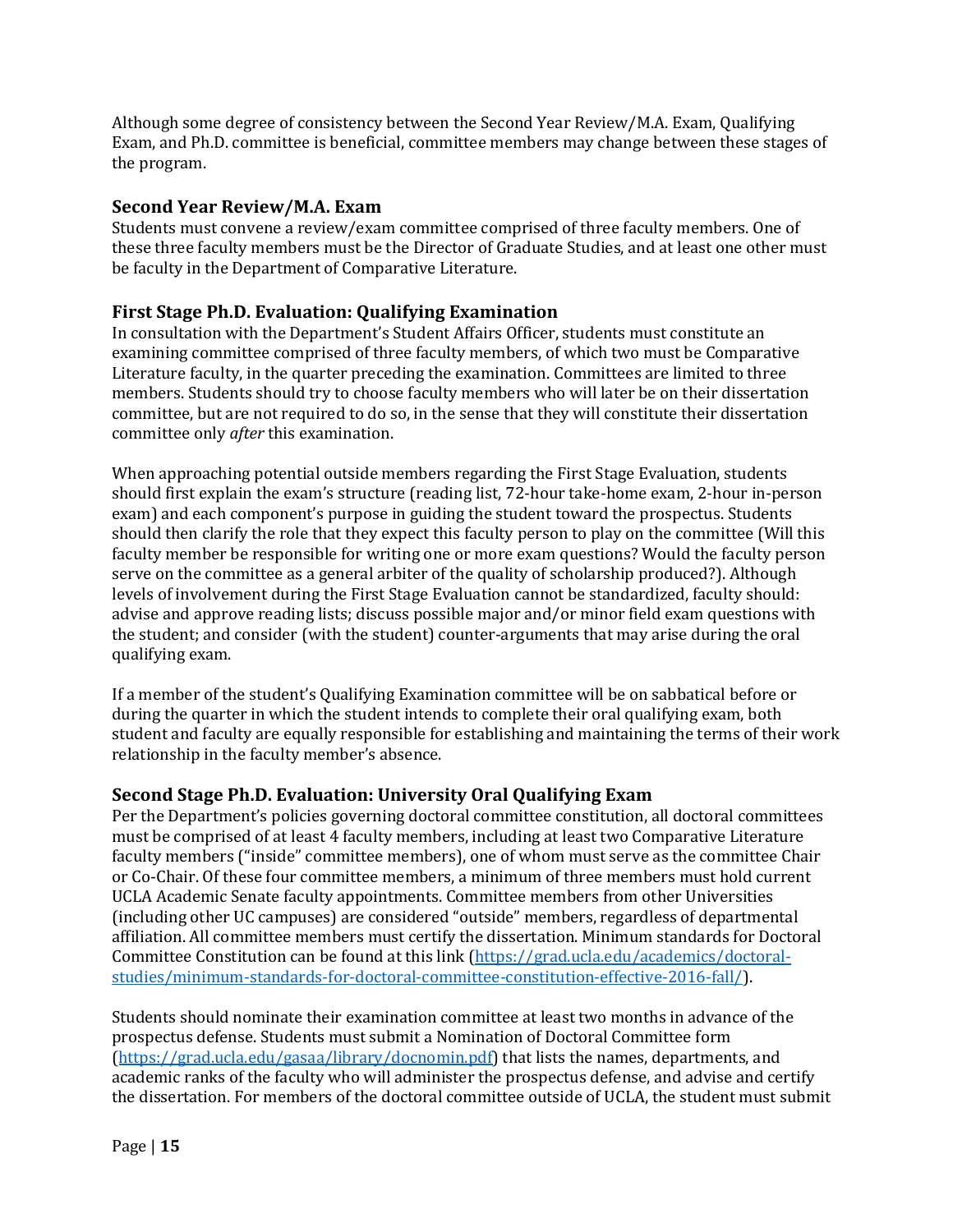a copy of the faculty's CV and an explanation of why it is important for them to serve on the committee as part of their Nomination of Doctoral Committee form.

If the Chair or co-Chair of a student's doctoral committee is on sabbatical during the quarter in which the student intends to advance to doctoral candidacy, both student and faculty are equally responsible for establishing and maintaining the terms of their work relationship in the faculty member's absence.

At minimum, faculty advisors should be in contact with their students once per quarter throughout the dissertation stage; however, more frequent contact is strongly encouraged. Conversely, students should maintain the same degree of contact with their advisors. Issues regarding insufficient faculty guidance should be immediately brought to the attention of the Department Chair.

#### **Reconstitution of Doctoral Committee**

Once the Graduate Division approves a student's doctoral committee (i.e. prospectus and dissertation reviewers), changes to the committee's membership must be requested through and approved by the Graduate Division's Academic Services unit.

**Procedure:** Students who wish to reconstitute their doctoral committee must submit a Reconstitution of the Doctoral Committee and/or Change in Final Oral Examination Requirement  $(\text{https://grad.ucla.edu/gasaa/library/docreconst.pdf})$  form to the department's Student Affairs Officer. Students who have yet to advance to doctoral candidacy must obtain approval from the committee and Department Chairs, as well as any faculty members who will be added to or removed from the committee. Students who are advanced to doctoral candidacy must obtain approval from all committee members and the Department Chair before the Graduate Division will review the request.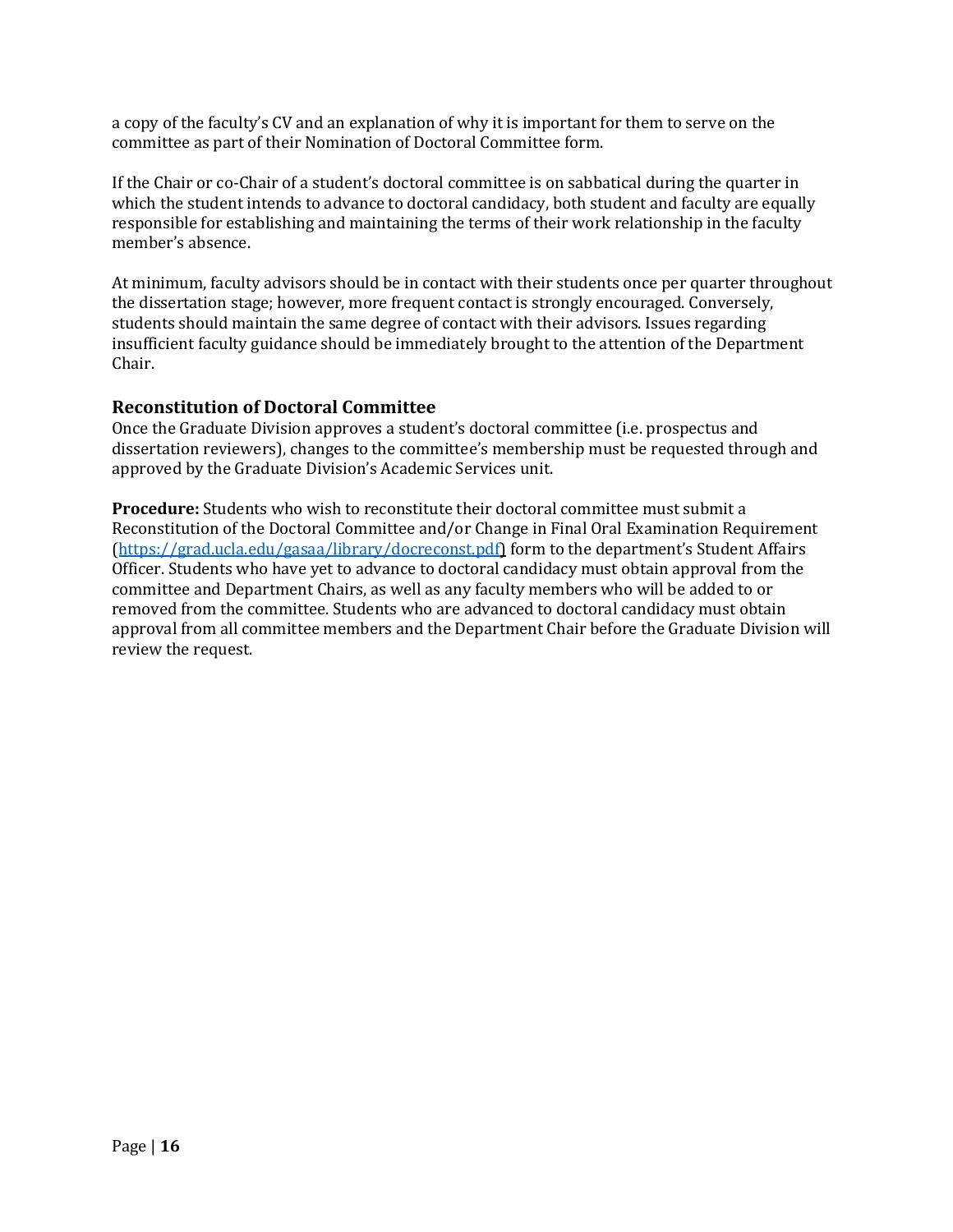# **TEACHING APPRENTICESHIPS**

Departmental teaching experience is not required; however, Teaching Apprentice (TA) appointments are routinely offered to all graduate students who have completed COM LIT 495.

## **Minimum Requirements**

Students who hold TA appointments in the Department must meet the following minimum requirements for employment each quarter:

- 3.0 GPA
- Enrollment in at least 12 units (which can include COM LIT 375 as per below)
- Enrollment in COM LIT 375 under the direction of the faculty supervisor
	- o This Satisfactory/Unsatisfactory graded course is a variable units course. Unit credit corresponds to the appointment percentage as follows:
		- TAs hired at 25% should enroll in COM LIT 375 for 2 units
		- TAs hired at 50% should enroll in COM LIT 375 for 4 units
	- o Students hired in other departments or programs should consult with their hiring contact for information regarding enrollment in an equivalent course.
- International students (including Permanent Resident students) must pass the University Test of Oral Proficiency (TOP) examination (https://www.teaching.ucla.edu/top).

## **Teaching Apprentice Titles and Qualifications**

TAs are hired under one of the following three titles, based on experience and degree progress:

| <b>Teaching Assistant (2310)</b> | No previous experience necessary                                                                                                                                 |
|----------------------------------|------------------------------------------------------------------------------------------------------------------------------------------------------------------|
| <b>Teaching Associate (1506)</b> | One academic year (3 academic year quarters or 2 semesters) of<br>UCLA TA experience (or approved collegiate teaching experience<br>at a comparable institution) |
|                                  | Master's degree or completion of at least 36 units of graduate<br>coursework (not including COM LIT 495 or COM LIT 375)                                          |
| <b>Teaching Fellow (2300)</b>    | Formally advanced to doctoral candidacy                                                                                                                          |
|                                  | Two academic years (6 academic quarters or four semesters) of<br>UCLA TA experience (or approved teaching experience at a<br>comparable institution)             |

The Academic Student Employee (ASE) Salary Scales include income information for TAs, Graduate Student Researchers (GSRs), Readers, and Tutors. The scales are updated annually.

## **Percentage of Time (Maximum Working Hours)**

Students may not be employed for more than 50% of full time (20 hours per week) during an academic quarter, in any single or combination of University titles, academic and/or staff, including University Extension unless authorized by the Dean of Humanities. Students who have been offered employment over 50% should notify the Student Affairs Officer as soon as possible so that the Department may initiate a request for Authorization to Work More than 50% Time on the student's behalf.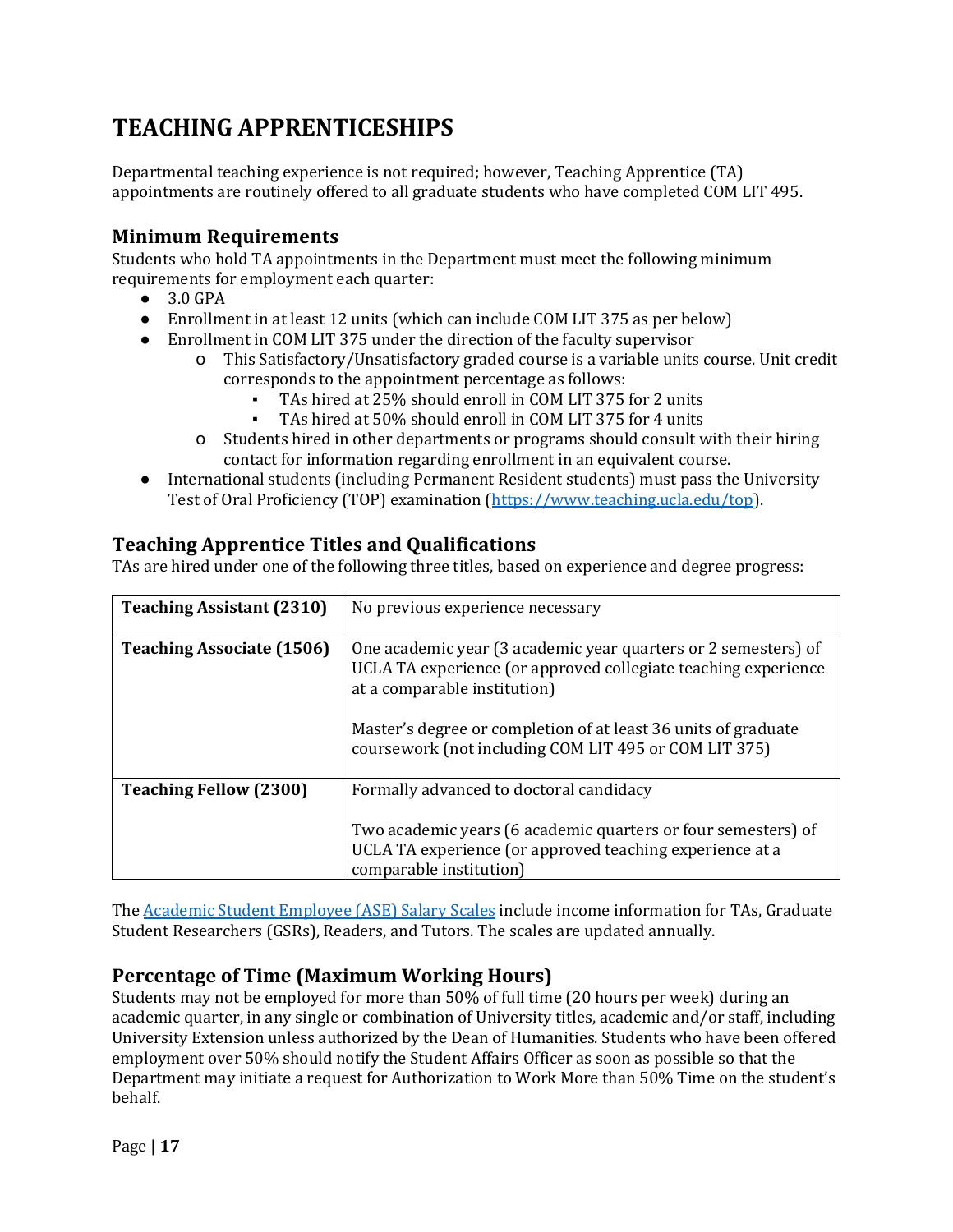The student should provide the following information:

- Hiring unit (i.e. department, program, etc.)
- Hiring unit contact name and email address
- $\bullet$  % time of each appointment
- $\bullet$  Title/appointment type
- Quarters of appointment
- $\bullet$  Explanation of the educational benefit of each of these appointments to the student

Students who are awarded a Graduate Division fellowship, such as the Cota-Robles Fellowship, Graduate Research Mentorship, or Dissertation Year Fellowship, may not be employed for more than 25% of full time (10 hours per week) during an academic quarter unless authorized by the Graduate Division Associate Dean. 

During the inter-quarter periods and Summer, students may be appointed at 100% time (40 hours per week).

## **Maximum Length of Appointment**

Per Graduate Division policy, students may only work as a TA, Reader, or Tutor (or in any combination of those titles) at 25% time or higher for no more than 12 academic year quarters (or 4 years) at UCLA.

#### After 12 quarters, the Graduate Division will grant no approvals to work as a TA, Reader, or Tutor until students have advanced to doctoral candidacy.

By exception, students who have advanced to doctoral candidacy may request approval to hold these titles for an additional 6 academic year quarters. The Department may submit one request for up to one full academic year of additional teaching (i.e. the  $13<sup>th</sup>$ ,  $14<sup>th</sup>$ , and  $15<sup>th</sup>$  quarters of eligibility); quarterly requests are required for the  $16th$ ,  $17th$ , and  $18th$  quarters, and must include a dissertation progress update from the student and their advisor.

#### **Leaves**

Leave policies are detailed in Article 17 of the ASE Unit Contract

(https://ucnet.universityofcalifornia.edu/labor/bargaining-units/bx/contract.html). TAs who plan to request leave should review these policies carefully, and may direct any questions to the department's Student Affairs Officer. TAs must submit a written request for leave, including: shortterm and long-term medical and family-related leave, pregnancy disability leave, and jury duty, to their faculty supervisor and the Student Affairs Officer as far in advance as possible. Upon request, TAs will be required to provide appropriate documentation. Absence without a written request for official leave may not be compensated.

**Substitute teaching:** Provisions for substitute teaching for TAs on leave must be made in consultation with the Department. Substitute teaching work is compensable and paid in accordance with the unit contract.

## **Benefits**

For details regarding benefits associated with Academic Apprentice Personnel appointments, please review the Graduate Division Statement of Understanding (https://grad.ucla.edu/gss/appm/feeremission.pdf).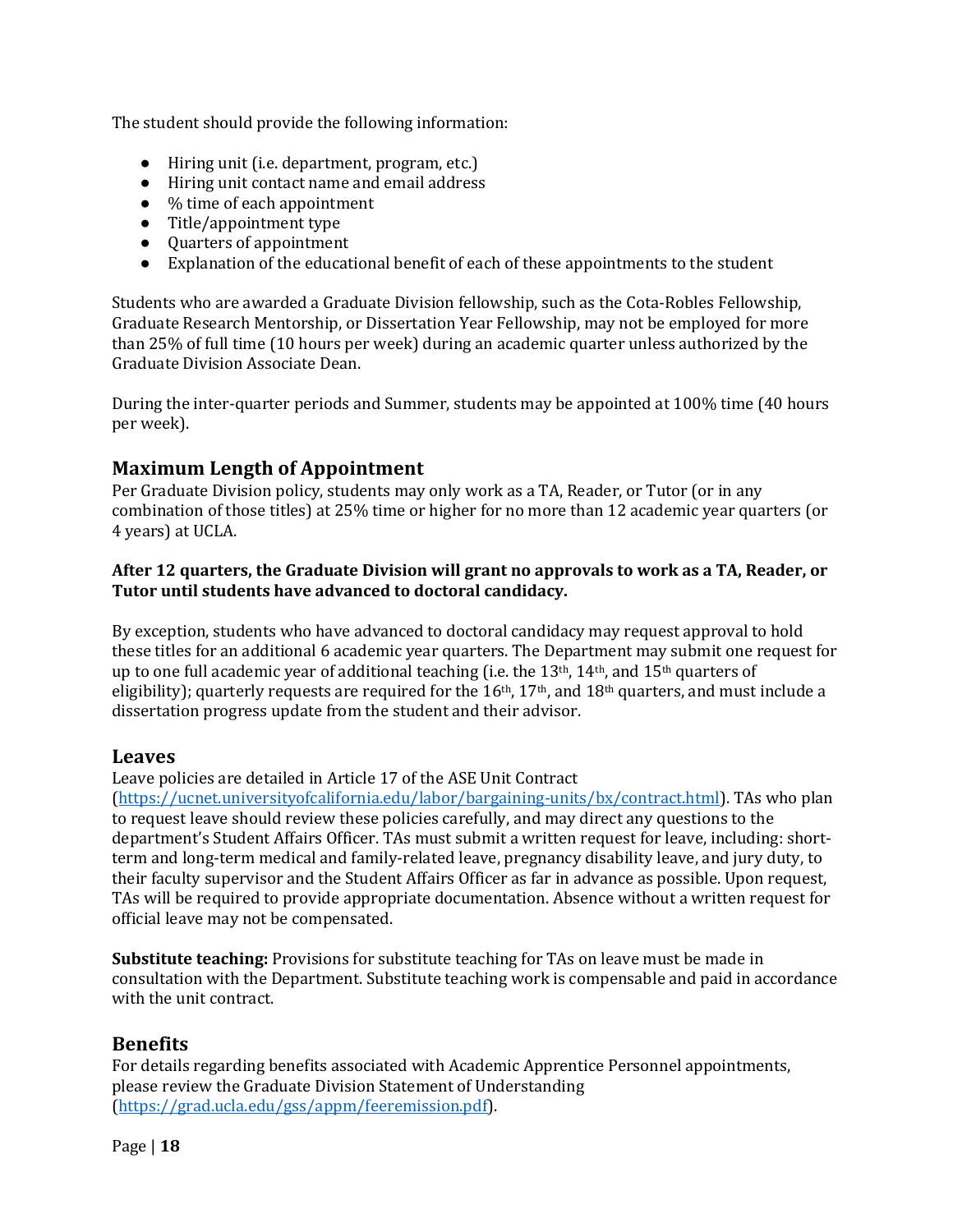**Fee Remissions:** TAs, GSRs, Readers, and Tutors who are hired to work at 25% time or more in one or in any combination of these titles are entitled to fee offsets (remissions). Fee remissions do not cover all graduate student fees. Students are responsible for ensuring that the quarterly balance of fees is paid by the applicable deadline. Fees are subject to change at any time. **Fee Deferrals:** TAs, GSRs, Readers, and Tutors are eligible for fee deferrals for registration fees assessed during the quarter(s) during which they hold active appointments. Students are responsible for ensuring that fees are paid by the deferred payment deadline (usually 2 months or 60 days after the standard quarterly due date). Failure to pay the outstanding balance by the deferred payment deadline will incur a \$50.00 delinquency fee. TAs who anticipate the need for a fee deferral must send a written request to the Student Affairs Officer. Note that fee deferrals cannot be reversed; if a student cancels enrollment after a fee deferral has been posted, the student will be liable for total cost of registration for that quarter.

**TA Advance Loans:** TAs may request an interest-free advance on their student funding. Students are required to submit an Authorization to Issue Advance Loan Check form  $(\text{https://grad.ucla.edu/gss/appm/taloanauth.pdf})$  to the Student Affairs Officer within the quarterly application period. This form requires an original ink signature and date in the "Promissory Note" section. The loan is repaid through equal payroll deductions taken from the second and third paychecks of the quarter.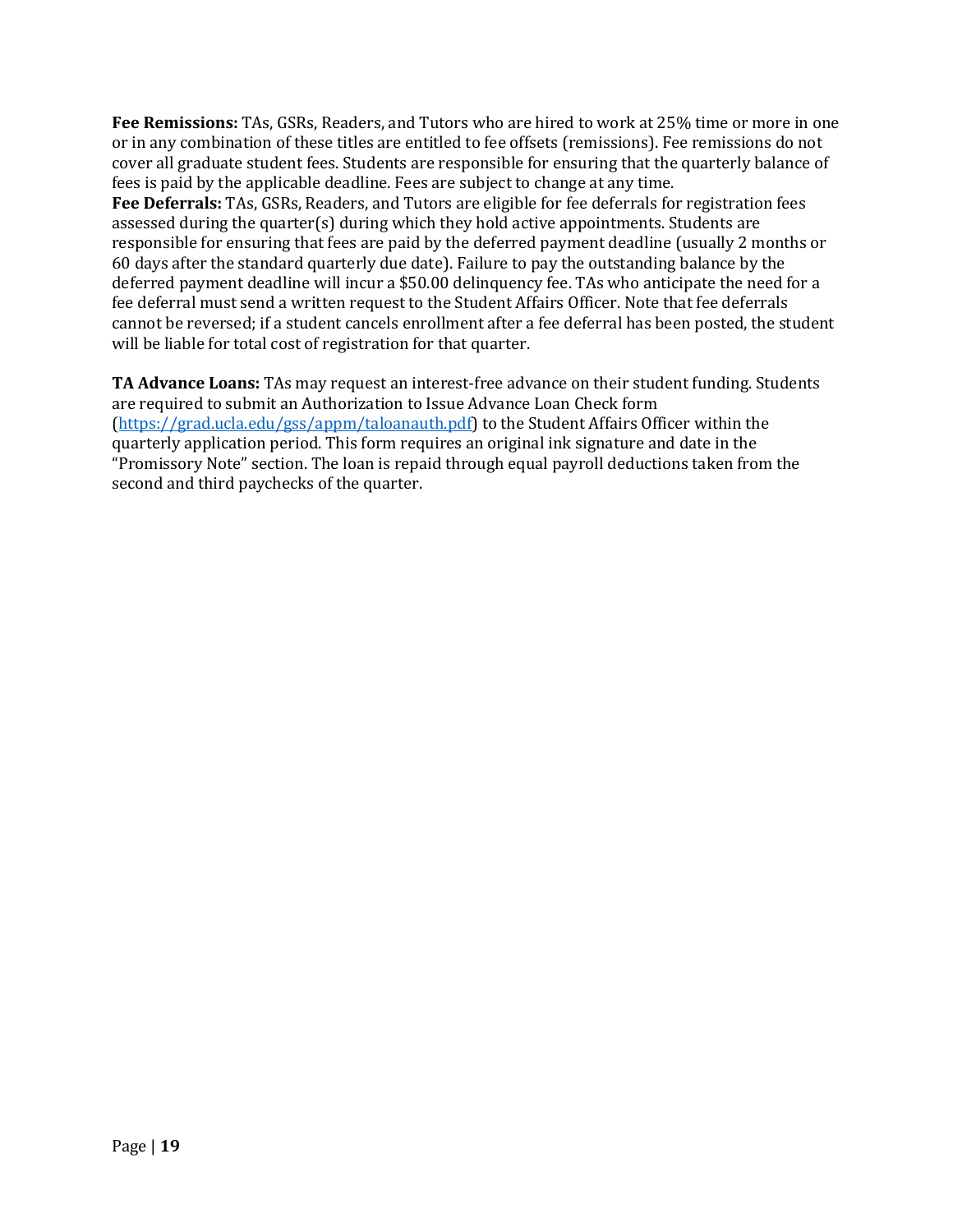# **REGISTRATION & DEGREE PROGRESS**

## **Scholarship**

Students must maintain a grade point average of  $3.0$  ("B") or higher in all coursework completed in graduate status at UCLA in order to maintain good academic standing.

## **Full-Time Graduate Study**

12 units per term are required for students not in doctoral candidacy (or registered in-absentia) to be considered full-time in the University's official enrollment. Academic Student Employees (ASEs) are required to register and enroll in at least 12 units for the duration of their appointments. Fellowship recipients are required to enroll in at least 12 units, both before and after advancement to doctoral candidacy.

Approval for less than full-time enrollment is contingent upon Departmental approval.

## Leave of Absence

Graduate students may request an official Leave of Absence (LOA) for outside employment, parental obligations, other family obligations, military service, medical or other emergency reasons, and financial hardship. LOA is approved for a maximum of three quarters, although up to six quarters may be approved by exception. Students must have an established GPA of 3.0 or higher in order to qualify for LOA.

#### Students may request LOA by submitting a completed LOA Request form

 $(\text{https://grad.ucla.edu/academics/graduate-study/leave-of-absence-request/})$  to the department's Student Affairs Officer. The Director of Graduate Studies or Department Chair and Doctoral Committee Chair (for students who have advanced to doctoral candidacy) must approve the form before the Graduate Division can review the request and, if approved, coordinate any applicable refunds with the Registrar's Office. Note that students on LOA are ineligible for graduate student support (including fellowships, Federal student loans, and Academic Apprentice Personnel appointments).

## **In-Absentia Registration**

Full-time registered students who have an academic need to conduct research outside of California may apply for in-absentia registration. Research must be: directly related to the student's degree program; of a nature that requires the student to travel outside of California for at least one academic year quarter; involves only indirect supervision; involves no significant in-person collaboration with UC faculty during the in-absentia registration period.

In order to qualify for in-absentia registration, students must be in good academic standing (3.0) GPA or higher) and must advance to doctoral candidacy by the time they intend to register inabsentia. Students may petition for up to one academic year (three quarters) of registration inabsentia, with the possibility of renewal for up to three additional quarters (for a maximum of six quarters of registration in-absentia). Students may request in-absentia registration by submitting a completed In-Absentia Registration Petition form (https://grad.ucla.edu/academics/graduatestudy/in-absentia-registration-petition-for-graduate-students/) to the department's Student Affairs Officer. The Department Chair and Doctoral Committee Chair must approve the form before the Graduate Division can review the request.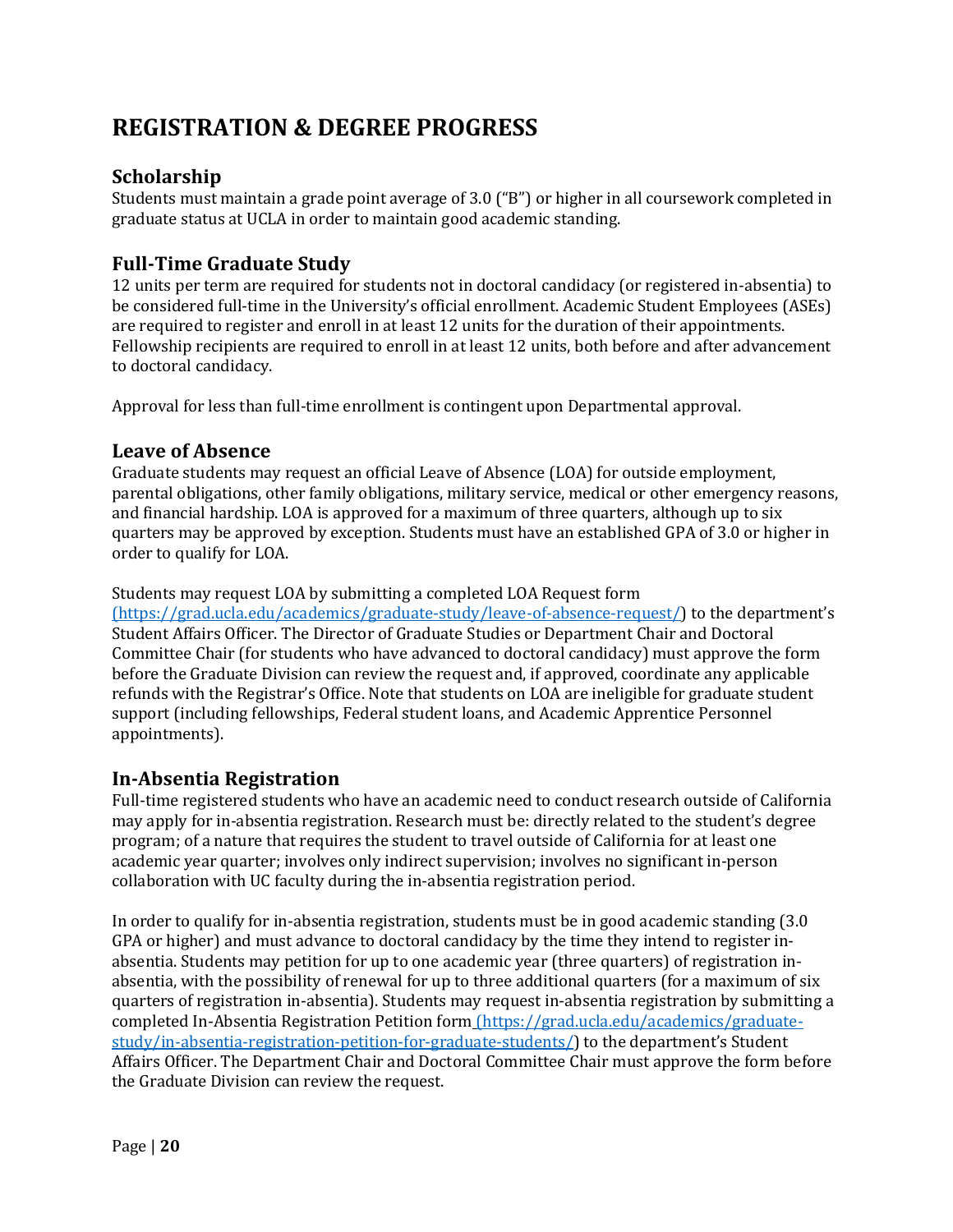Students who register in-absentia are assessed 15% of the combined Tuition and Student Services Fees and 100% of their UC SHIP costs per quarter. Students retain any University fellowship funding to which they are entitled and are eligible to hold GSR appointments while in-absentia; however, students may not be employed as TAs, Readers, or Tutors. Students who are registered in absentia must enroll in COM LIT 599 under the supervision of their doctoral committee  $(co-)Chair(s)$  for a minimum of 8.0 units total.

## **UC Intercampus Exchange Program**

The UC Intercampus Exchange (ICX) program enables students to enroll in coursework at other UC campuses while maintaining their status at their home campus. Eligibility criteria and application instructions are available on the Graduate Division website: https://grad.ucla.edu/academics/graduate-study/uc-intercampus-exchange-program/. 

**Procedure:** ICX application forms should be submitted to the Department's Student Affairs Officer at least one month before the beginning of the quarter in which a student plans to participate in this program. Students are eligible for a maximum of three quarters (1 academic year) of enrollment via ICX.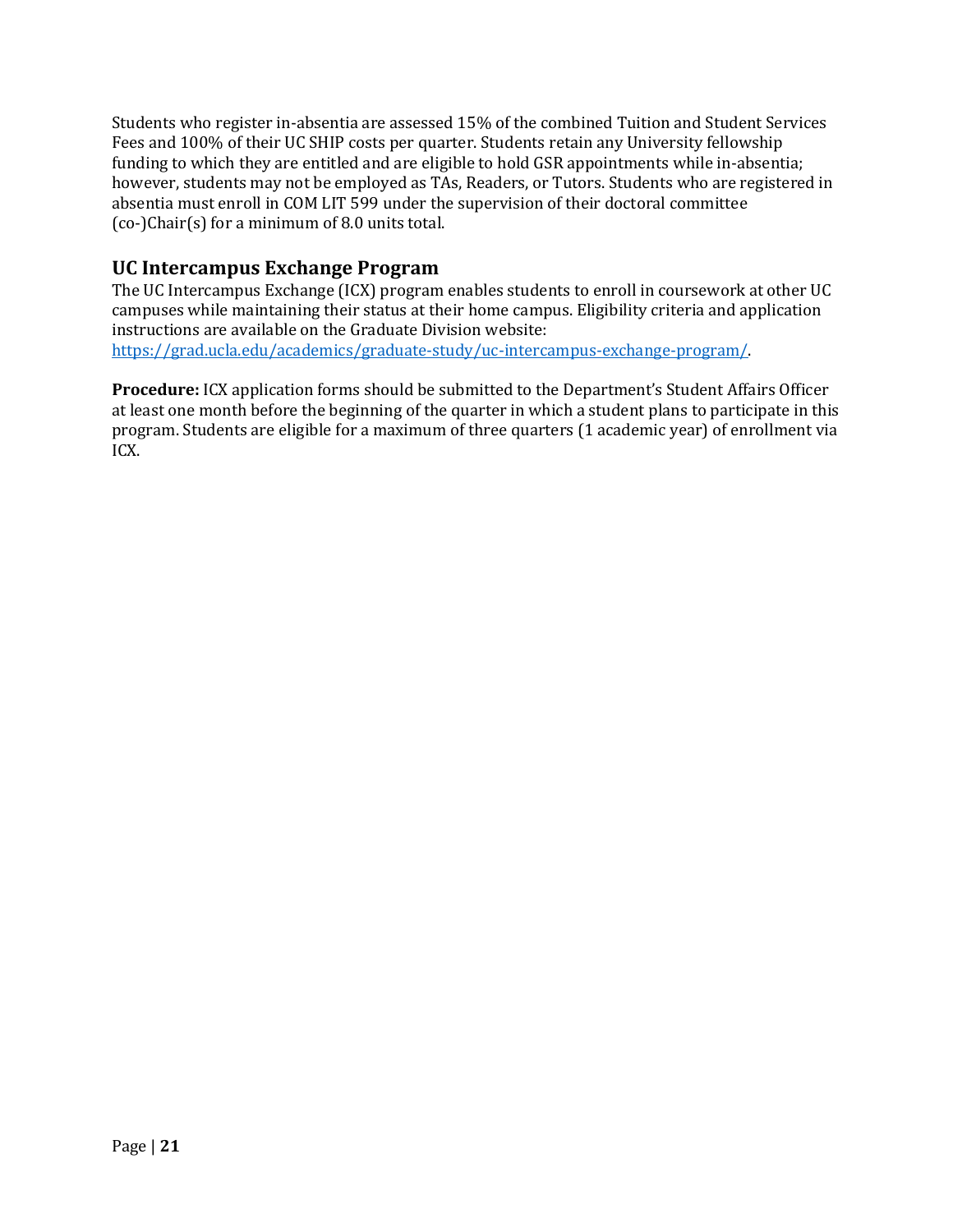# **DEPARTMENTAL ADMINISTRATIVE PROCEDURES**

## **Graduate Student Office and Lounge**

The Comparative Literature Graduate Student Office and Lounge is located in 345 Kaplan Hall. Desks are reserved for Teaching Apprentices who are currently employed in the Department, but all Comparative Literature students are welcome to use the computers and the adjacent lounge. Students are responsible for the room's cleanliness. Food should not be left on any surface. The refrigerator should be cleaned weekly and old food should be discarded immediately. The microwave and coffee machine should also be cleaned regularly. Students may ask the Student Affairs Officer for cleaning supplies if none are available in the room.

#### **Keys**

Students should contact the Student Affairs Officer for keys to the Department main office (350) Kaplan Hall) and the Graduate Student Office and Lounge (345 Kaplan Hall). No deposit is required; lost keys will incur a \$50.00 per key charge.

#### **Mail**

Mail is usually delivered and sorted by 4:00pm on regular business days. All faculty and graduate student mailboxes are located in the Department main office (350 Kaplan Hall). The Department's mailing address is:

UCLA Department of Comparative Literature 415 Portola Plaza, Kaplan Hall 350 Los Angeles, California 90095-1536

## **Photocopies and Scanning**

A photocopier with scanning capabilities is available for use in the Department main office. Your access code is the last four digits of your University Identification Number (UID).

## **Royce Reading Room**

The Royce Reading Room, located in 250 Royce Hall, houses the libraries of several departments within the Division of Humanities, including: Comparative Literature, Asian Languages & Cultures, French & Francophone Studies, Germanic Languages, Italian, Medieval and Renaissance Studies, and the Scandinavian Section. The Reading Room is only accessible to faculty and graduate students in these departments. The Reading Room hours are Monday through Friday  $10:00$ am – 6:00pm. The Reading Room is closed on all University Holidays, during the inter-quarter periods, and during the summer. The librarian is Satik Andriassian, who can be contacted via email at sandriassian@humnet.ucla.edu.

## **Technical Assistance**

The Center for Digital Humanities (CDH) provides technical assistance to faculty, students, and staff in the Division of Humanities. For computer-related questions or problems, please contact:

- The Department Technical Analyst at (310) 206-8520, or in 351 Kaplan; or
- The CDH Help Desk at (310) 206-1414. Help Desk hours are Monday through Friday, 8:30am-5:00pm.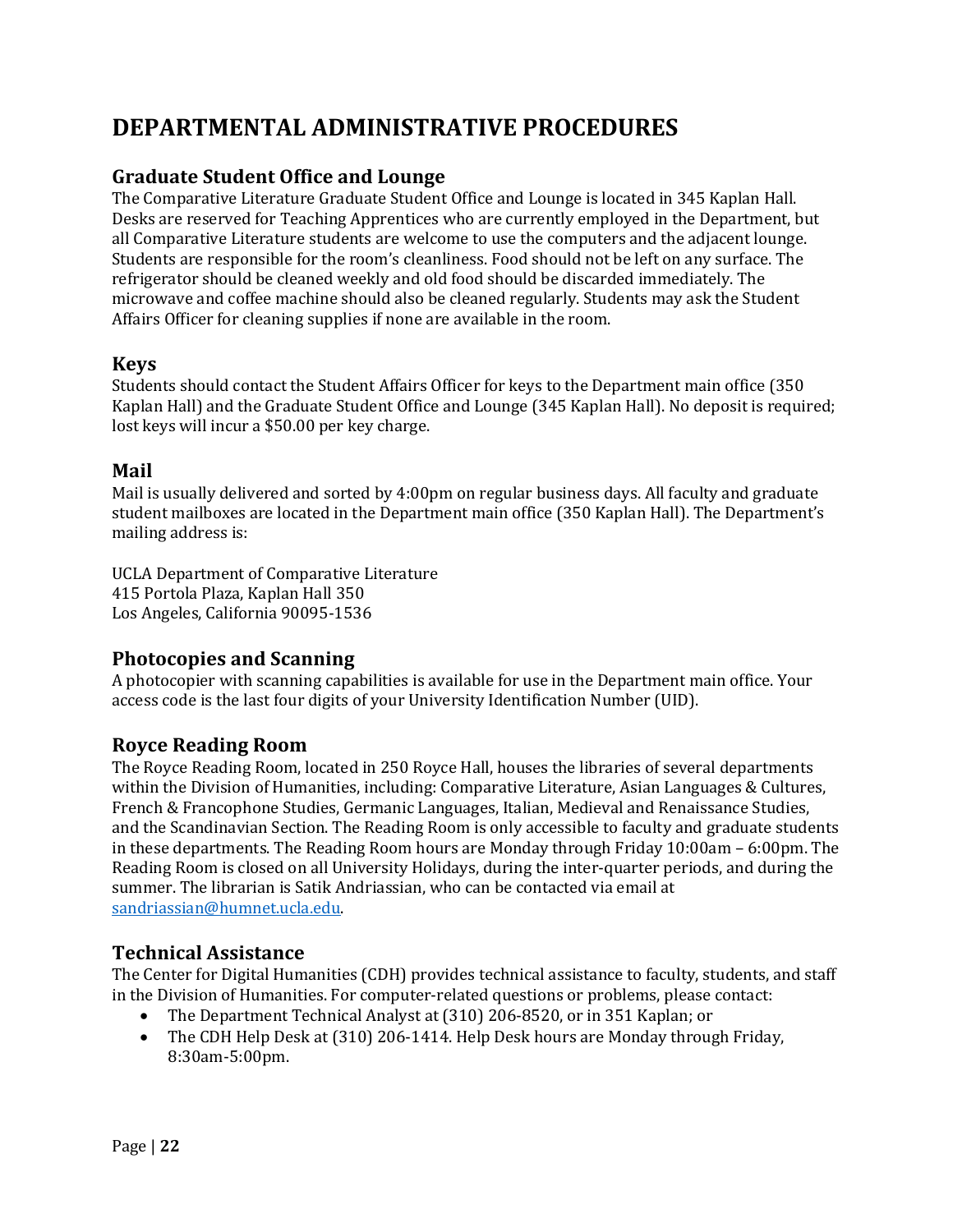# **CAMPUS RESOURCES**

## **Bruin Bill**

All students are assigned a Bruin Bill account that records all charges and payments associated with registration, housing, transportation, as well as other service charges (e.g. library fines, student health insurance fees, etc.) Students can access Bruin Bill 24/7 via MyUCLA (under "BruinBill Accounts"). 

Fees are assessed monthly via BruinBill. Payment is due on the  $20<sup>th</sup>$  of the month following the posting date of the charge. If the  $20<sup>th</sup>$  falls on a weekend or holiday, the due date is the last business day prior to the 20<sup>th</sup>. You will receive an automated e-Bill reminder to their officially designated email accounts each month.

## **BruinCard**

The UCLA BruinCard is the official campus identification card. This card serves as a library card (when activated at the UCLA Library), building access card, and can be used as a debit card for purchases on-campus and at select Westwood vendors. Students may obtain a BruinCard by bringing an unexpired government-issued photo identification (i.e. driver's license, passport, etc.) to 123 Kerckhoff Hall. The BruinCard Center is open Monday through Friday from 9:00 am to 4:00 pm. For more details about BruinCard and its features, please visit www.bruincard.ucla.edu.

## **BruinDirect Deposit**

BruinDirect is the electronic disbursement of BAR refunds directly to a student's personal U.S. bank account. BAR refunds include: scholarships, grants, fellowships, stipends, loans, and any nonpayroll payments. All fellowship recipients are strongly encouraged to enroll in BruinDirect via MyUCLA to ensure timely receipt of stipend monies. Online enrollment is active immediately upon registration. A BruinDirect FAQ guide is available online at https://grad.ucla.edu/gss/library/bdfaq.pdf. 

## **California Residency**

Upon arrival in California, a student who is a U.S. Citizen and wishes to establish California residency for tuition purposes should formalize ties with the state as soon as possible (i.e., get a driver's license/California ID, register automobile, register to vote, change the permanent address on University records to a California address, and file a resident tax return). California residents are not responsible for paying Non-Resident Supplemental Tuition (NRST). **Students who are eligible for California residency must apply for residency by the end of their first year.** Students who are U.S. citizens and do not apply for residency after their first year in the PhD program will be responsible for paying Non-Resident Supplemental Tuition until California residency has been approved. The Department will not cover this cost under any circumstances. Students should review the Petition for Residence Classification and begin gathering the requested documentation as soon as possible. Failure to follow all directions may result in rejection of the petition (generally submitted in Spring or Summer for Fall). Students whose petition for residency is denied will be responsible for paying nonresident tuition. If rejected, students have a chance to appeal to UCOP; if that appeal is rejected, the UCLA Residence Deputies accept petitions every quarter.

Evidence of intent must be dated ONE YEAR before the term for which a student seeks residence classification. According to the Registrar, evidence of intent to make California your permanent residence includes: registering to vote and voting in CA elections, designating CA as your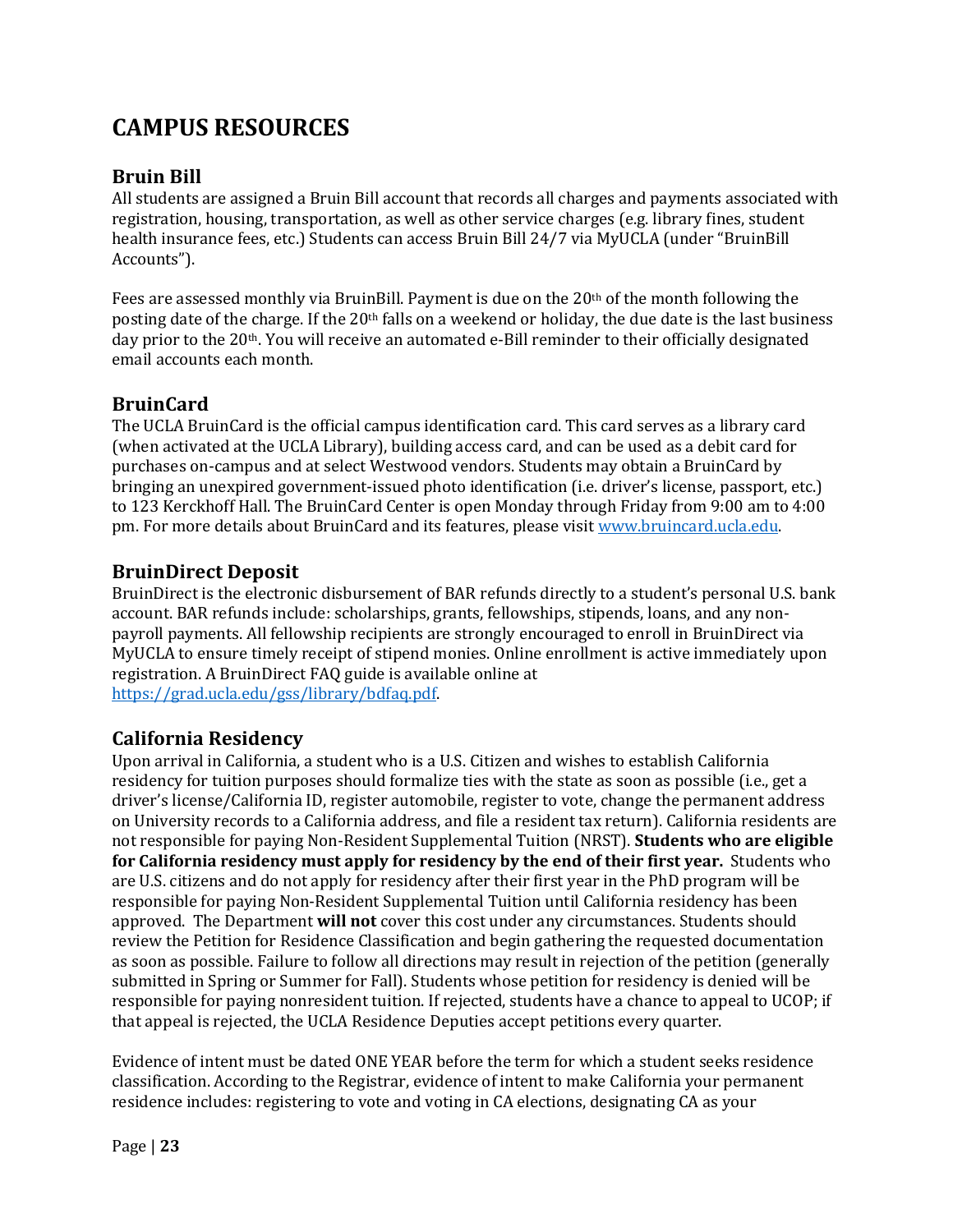permanent address on all school and employment records, getting a CA Driver's license or a CA identification card, getting CA vehicle registration, paying CA income tax as a resident (see intent on form). 

Please review the UCLA Residency website for more details: https://www.registrar.ucla.edu/Fees-Residence/Residence-Requirements. 

Contact the Residence Deputy at 1113 Murphy Hall (residencedeputy@registrar.ucla.edu or 310-825-3447) for more residency information. Per University policy, only the Residence Deputy is authorized to apply and interpret policy on tuition residency.

## **MyUCLA**

MyUCLA, UCLA's portal to life on campus, provides  $24/7$  access to students' academic and financial records. Key features include:

- **HOLDS:** Lists holds posted by specific offices that limit service and access.
- **REGISTRATION STATUS:** Reflects payment status, withdrawal status, registration type, etc.
- **ENROLLMENT:** Allows students to process study list changes, including: adds, drops, changes in grading basis or variable units, and section exchanges, before the posted deadlines; provides quarterly enrollment appointment information; features enrollmentrelated tutorials; search for classes and enroll from search results or add to Class Planner; enroll from the waitlist via Permission to Enroll (PTE) number.
- **GRADES AND TRANSCRIPTS:** View official final grades, term units and GPA; order academic and verification transcripts; view/print student copy transcript (unofficial).
- **CLASS INSTRUCTION:** View/manage CCLE grades; view/download student rosters; view weekly schedule grid; access to class-associated features; e-mail messaging to enrolled students in associated classes; view evaluation reports; view, store, calculate and submit final grades; view, edit, submit letters of recommendation; view/download student roster with photos; activate turnitin.com services for associated classes.
- **BRUINBILL:** View charges and payments associated with registration, housing and transportation, as well as other services; view disbursed scholarship, fellowship, or grant funds.
- FINANCIAL AID: Overview of financial aid awards and notices; summary status of financial aid disbursements.
- **OFFICIAL EMAIL/ADDRESS/PHONE:** Manage addresses, phone numbers, and official email.
- **PREFERRED NAME:** Request preferred name to be used in place of legal name.
- **PRIVACY OPTIONS:** Manage how public information is shared.

A comprehensive list of MyUCLA features is available online at http://my.ucla.edu/features/.

## **Parking & Transportation Services**

## **On-Campus Parking**

All graduate students (except for those in graduate professional schools) interested in purchasing parking permits are required to apply for on-campus parking quarterly. Students can access the online parking application using their UCLA Logon ID. Personalized parking options will display based on campus data (class standing, housing status, graduate student major, etc.) Parking offers will be prioritized according to class standing in the student database. Links to the online parking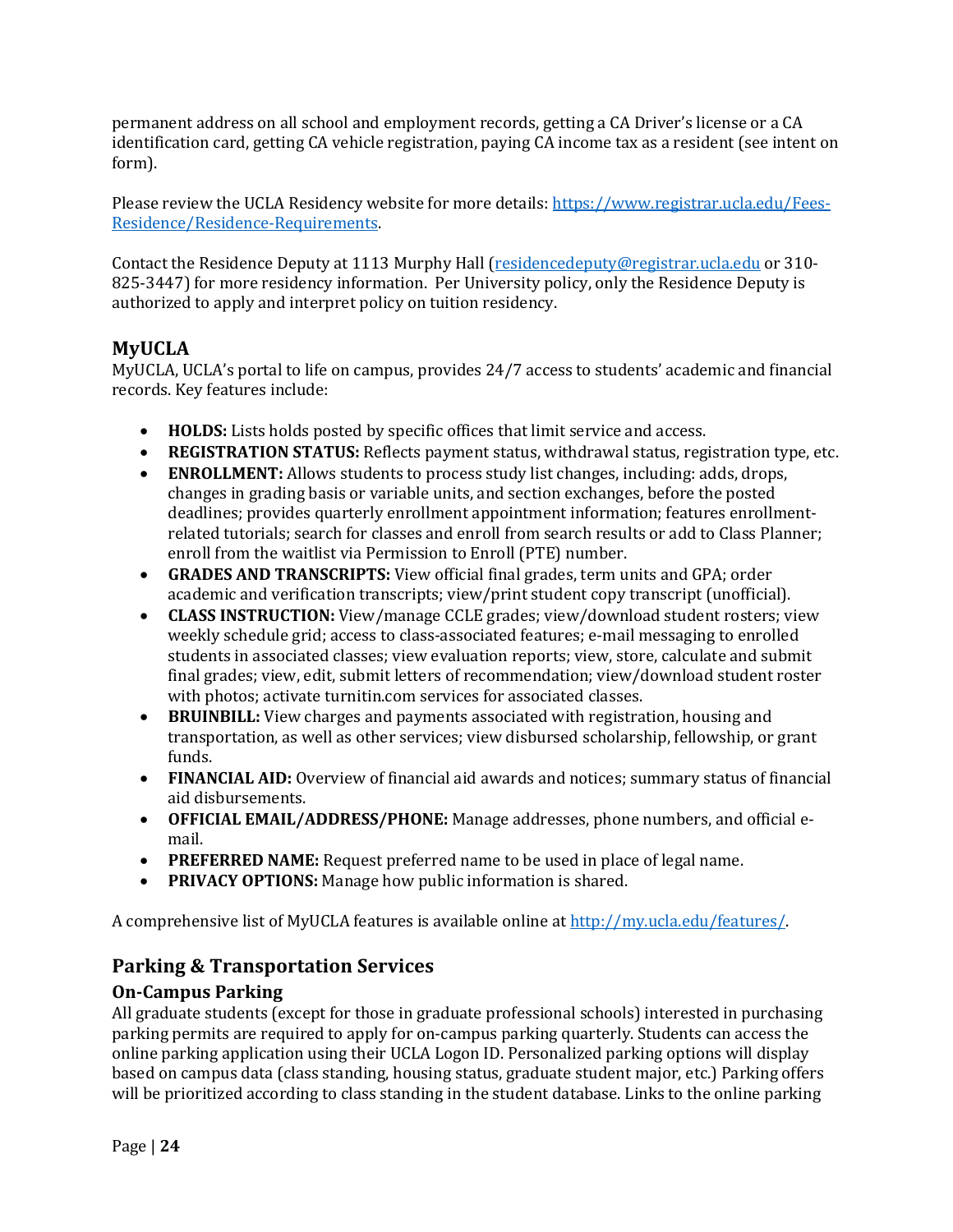application and information regarding permit types, deadlines, rates and fees, the prioritization process, are available at https://main.transportation.ucla.edu/campus-parking/students.

Daily parking permits are also available for purchase at parking information booths found at various locations on campus (cash or BruinCard only). Some on-campus lots also feature selfservice parking pay stations for short-term or all-day parking. Maps with lot information and daily parking permit rates are available online at https://main.transportation.ucla.edu/campusparking/visitors. 

Teaching Apprentices can apply for parking by contacting the Senior Academic Personnel Coordinator in 361B Humanities. The Department has approximately seven spaces that are allocated on a first-come, first-served basis. Parking is approximately \$258.00 per quarter and must be paid in full via cash, check or credit. The Department cannot guarantee parking for students who are not TAs.

## **Other Transportation Options**

Options include vanpools, carpools, public transit, bicycles, scooters, and motorcycles. Go Metro passes provide unlimited rides on any Metro rail or bus line, and BruinGO! passes offer unlimited rides on any Santa Monica Big Blue Bus or Culver CityBus. When you buy a Go Metro pass, you get a free BruinGO! pass automatically loaded onto your TAP card. The BruinGO! Pass is available to students for \$45/quarter, while the Go Metro pass is available to students for \$60-65/quarter.

Information regarding specific transit providers that service the UCLA/Westwood area is available online:

Santa Monica Big Blue Bus - https://www.bigbluebus.com/ **Culver City Bus - https://www.culvercity.org/how-do-i/find/culver-city-bus/ Metro - http://www.metro.net/**

Commuter options are detailed online at https://main.transportation.ucla.edu/getting-toucla/commute-options. More information is also available in-person at 555 Westwood Plaza, Room 200.

## **Security**

Suspicious activity or emergencies can be reported to the UCLA Police Department (UCPD) at (310) 825-1491. Students walking on campus after dark can request a UCPD Community Service Officer walking escort by calling (310) 794-WALK 15 minutes before leaving their current location.

All students are advised to keep windows and doors locked when away from the Graduate Student Office and Lounge. The Department discourages students from keeping valuables, including briefcases, purses, laptop computers, etc., in Departmental spaces, and is not responsible for lost or stolen personal items.

## **Sexual Violence Prevention Training**

All graduate students are required to complete *Think About It: Graduate Students* and an in-person *Title IX Training for Graduate Students* to fulfill the University's mandated legal and policy requirements for sexual harassment and sexual violence prevention education.

*Think About It: Graduate Students* is an interactive online course that addresses issues of sexual violence and sexual harassment prevention. The program provides all of the content required by